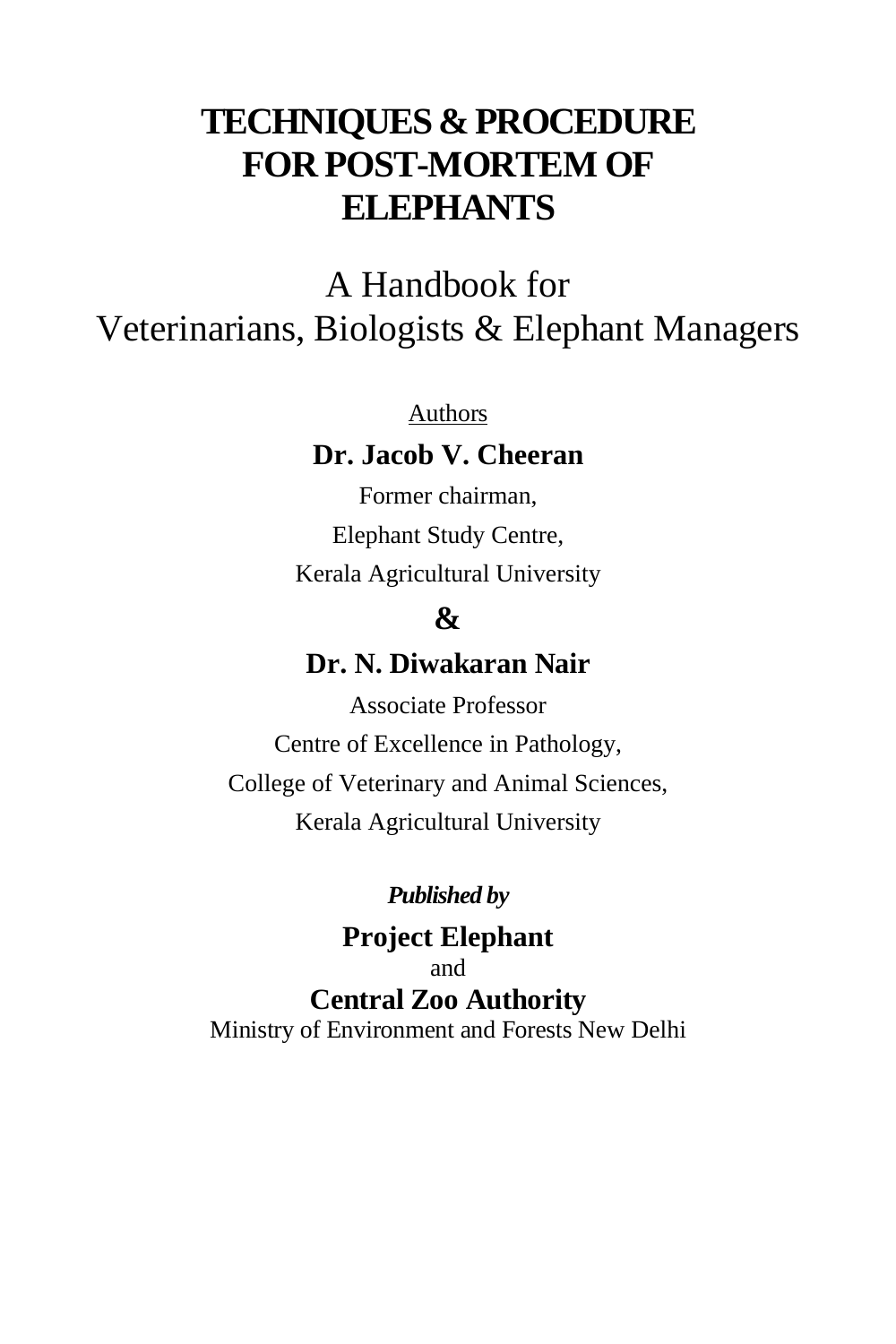© Project Elephant, Ministry of Environment *&* Forests Government of India First Edition 2003

All rights reserved. No part of the book may be reproduced in any form or by any means without the written permission of Director, Project Elephant, Ministry of Environment & Forests, Government of India, New Delhi.

Photo credits: 1 to 5: Dr. N. Vijayan; 6 & 7: Dr. K.C. Panicker.

This handbook is the joint publication of Project Elephant and Central Zoo Authority, Ministry of Environment & Forests, Government of India, New Delhi.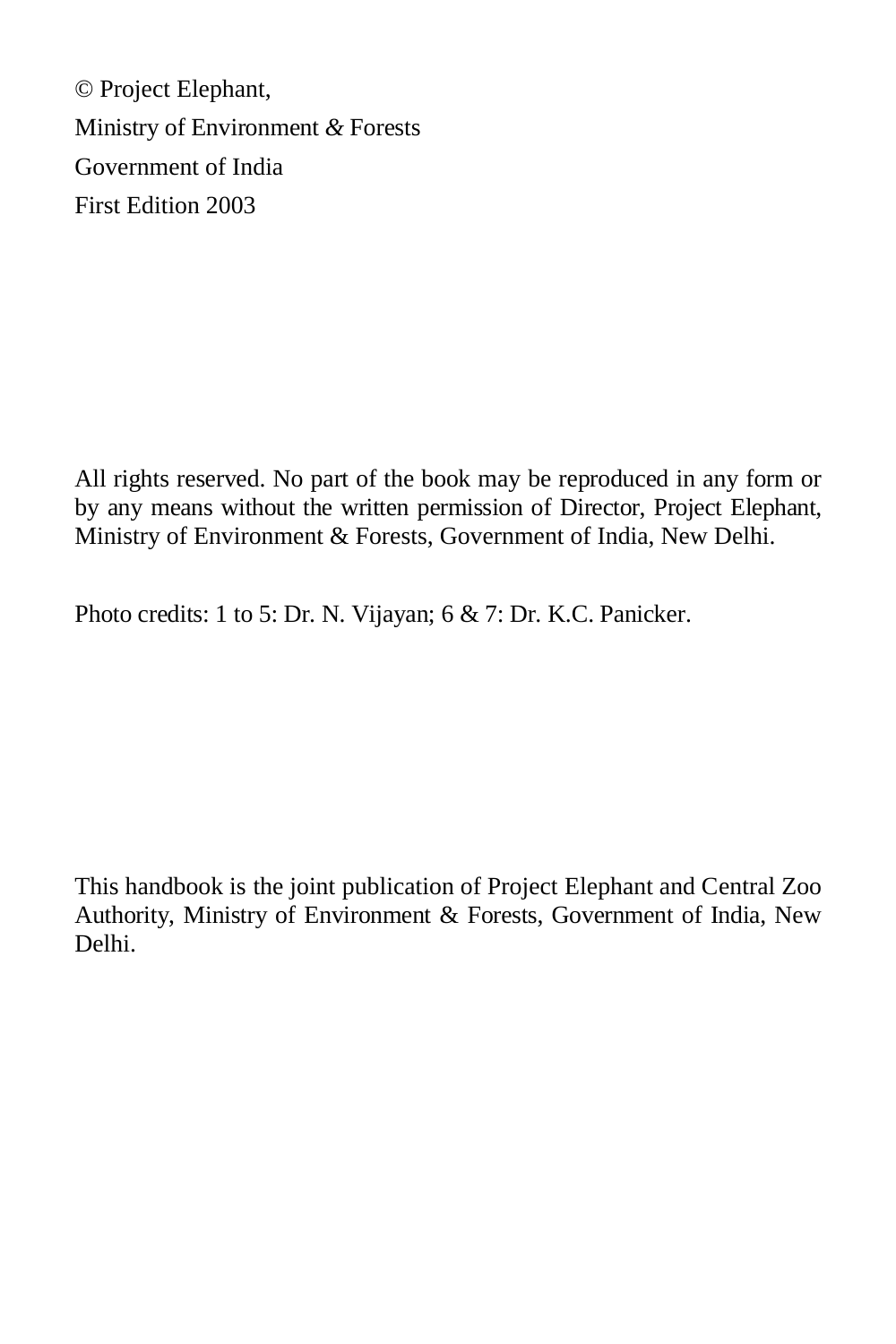# **CONTENTS**

## **Preface Introduction**

| 1. | Anatomical features of elephants                                                | Page: | $1-3$       |
|----|---------------------------------------------------------------------------------|-------|-------------|
| 2. | Post-mortem techniques and procedure                                            | Page: | $5-15$      |
| 3. | Collection, preservation and despatch of<br>material for laboratory examination | Page: | 17-27       |
| 4. | Collection and preservation of<br>material for toxicological examination        | Page: | 29-31       |
|    | <b>Appendix</b>                                                                 |       |             |
| 1. | Check list for fixed tissues                                                    | Page: | $33 - 34$   |
| 2. | Specimen for toxicological examinations                                         | Page: | $35 - 36$   |
| 3. | Estimating the age of Elephants                                                 | Page: | 37          |
| 4. | Metal detector - specifications                                                 | Page: | 38          |
| 5. | Supplementary reading                                                           |       | Page: 39-40 |

# **Plates (Photos)**

- 1. Transportation to Post-mortem site.
- 2. Liver Sub capsular haemorrhage.
- 3. Spleen localised haemorrhage.
- 4. Duodenum ulcer in the mucosa extending to the serosa.
- 5. Petichael haemorrhage serosa, intestine.
- 6. Colon wall ruptured due to impaction.
- 7. Tuberculosis abscess in the lung.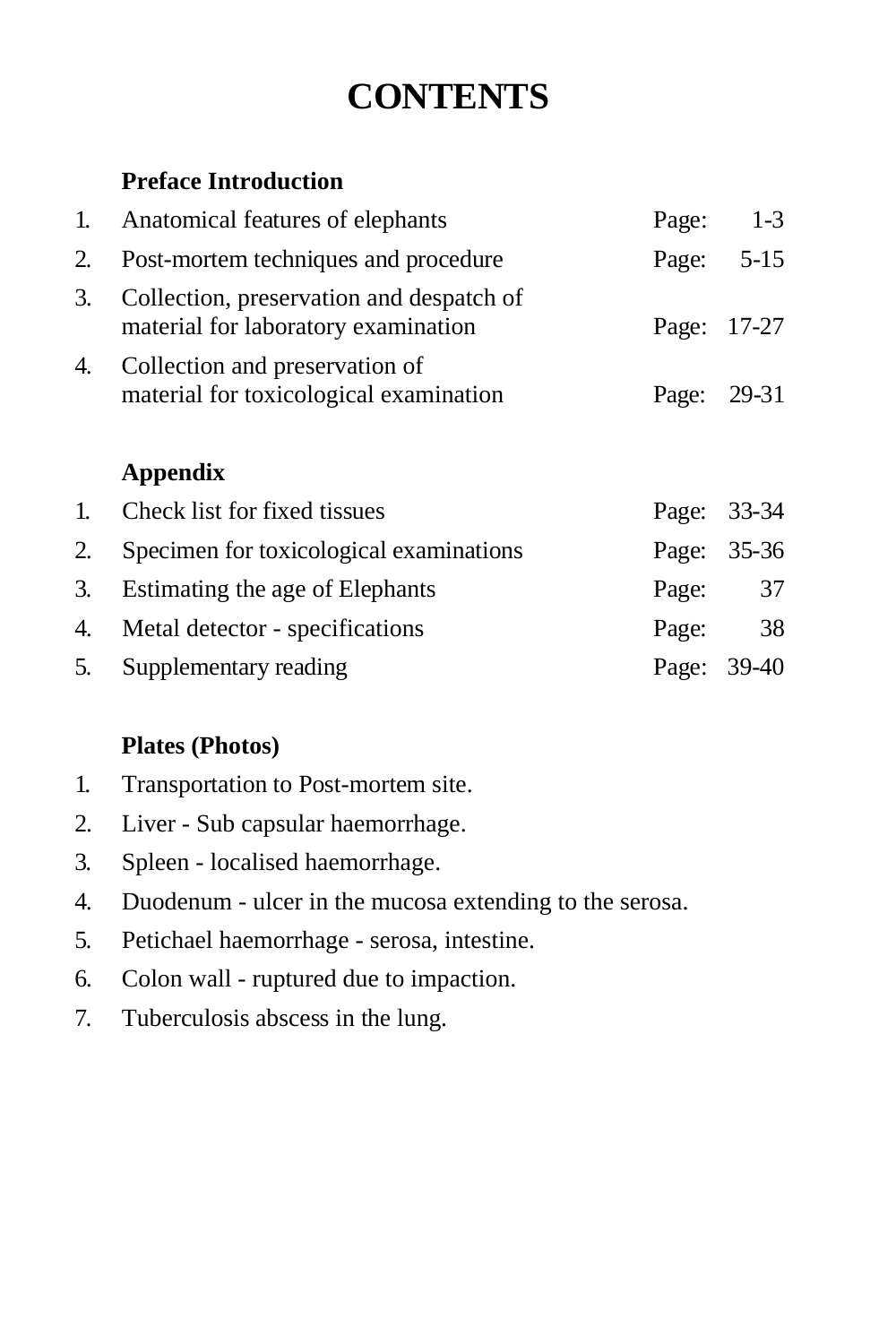# **PREFACE**

Post-mortem of elephants is an unpleasant yet inevitable situation that all elephant-managers have to face every now and then. Asian elephant is an endangered species needing protection throughout its range. It needs protection against poaching as well as diseases. Post-mortem gives clues about the mode of death and provides valuable evidence needed for initiating legal action against the accused. It is also an important tool for health monitoring of elephants — both wild and captive. A proper diagnosis of the cause of death provides the elephant-managers with information required for planning preventive and remedial measures to deal with similar situations in future.

However, the fact remains that in a large number of cases of elephant mortality in the country, post-mortem reports are either inconclusive or defective. The reason can be lack of adequate knowledge among the veterinarians and elephant-managers about the necropsy techniques relevant to the animal. There is a great scarcity of experienced and skilled elephant-Vets in the country. The Project Elephant — an ambitious programme of the Government of India launched in 1992 for conservation of elephants, has taken certain initiatives for redressing the situation and this handbook is the outcome of one such initiative. This handbook provides valuable information and tips to the veterinarians and field officers on post-mortem techniques appropriate to elephants. Dr. J.V. Cheeran, a well-known veterinary expert and a member of the Steering Committee of Project Elephant, and his colleague, Dr. N.D. Nair, were entrusted with the responsibility of preparing this handbook. All available literature was consulted during the preparation of this handbook. Comments on the draft were invited from other leading veterinary experts in the country. Editing and revision of the manuscript was undertaken by Shri S.S. Bist, IGF & Director (Project Elephant). I congratulate the authors and the editor for their hard work. However, the utility of a handbook of this nature will ultimately be judged by its acceptance and application by the veterinarians and elephant-managers in the field. We will look forward to their valuable feedback and criticism for further improvement of this handbook.

**VINOD RISHI New Delhi; July 14, 2003 Addl. Director General of Forests** (WILDLIFE) Government of India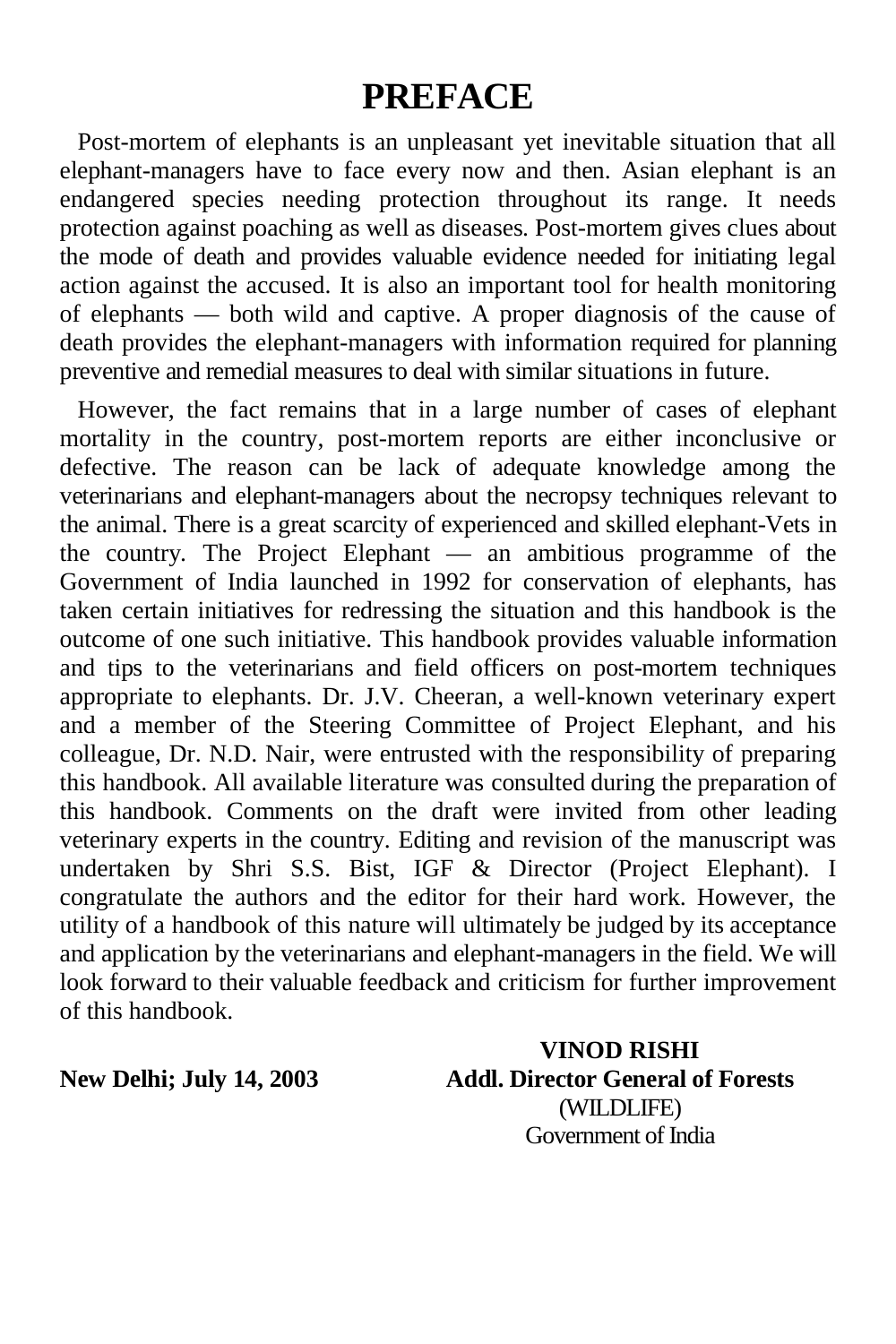# **INTRODUCTION**

The utility of domesticated elephants to man as a source of animal energy, tourism promotion activity and for conventional festivities is on the increase. But, along with that, the management of this species has become all the more important since they are susceptible to various injuries and diseases. The mortality of elephants is also brought to the notice of the concerned departments more often than in olden days. The professionals, including the veterinarians should be equipped both with facilities for post-mortem and up to date information about this species. In India, data on prevalence of diseases in wild animals is almost non-existent and properly conducted post-mortem can help in bridging the gap.

A systematic procedure and an unhurried technique must be followed to arrive at a correct diagnosis. For a thorough systematic necropsy examination, skill of the vets, the method and the implements to be used should be standardised. No systematic procedure has so far been prescribed for elephants suitable to Indian conditions. Elephants being larger in size need special attention and expertise in dissecting and it is better to follow a pattern, which suits to all situations. Hence, it is necessary to systematise the postmortem procedure for improving the efficacy of learning process and improve our knowledge regarding elephants.

Post-mortem of elephant is a laborious task. On many occasions the carcass would have decomposed and may not be yield any useful information on post-mortem. But whatever possible should still be done. Poaching is another important factor in elephant post-mortem and we recommend the use of a metal detector in addition to eliciting information and conducting local investigation.

This handbook is intended for the veterinarians, wildlife biologists and forest officers working in this field. Some of the pathological changes are described in purely technical terms. This is to avoid the ambiguity in interpreting the findings.

Our special thanks to Ms. Sabitha and Mr. Sreejith T. Chandran who helped to document the majority of the work related to this handbook. We also thank Mr. S.S. Bist, IGF & Director of Project Elephant, who has thoroughly revised and edited the manuscript to enhance its utility for the users.

> **-Dr. Jacob V. Cheeran –Dr. N. Diwakaran Nair**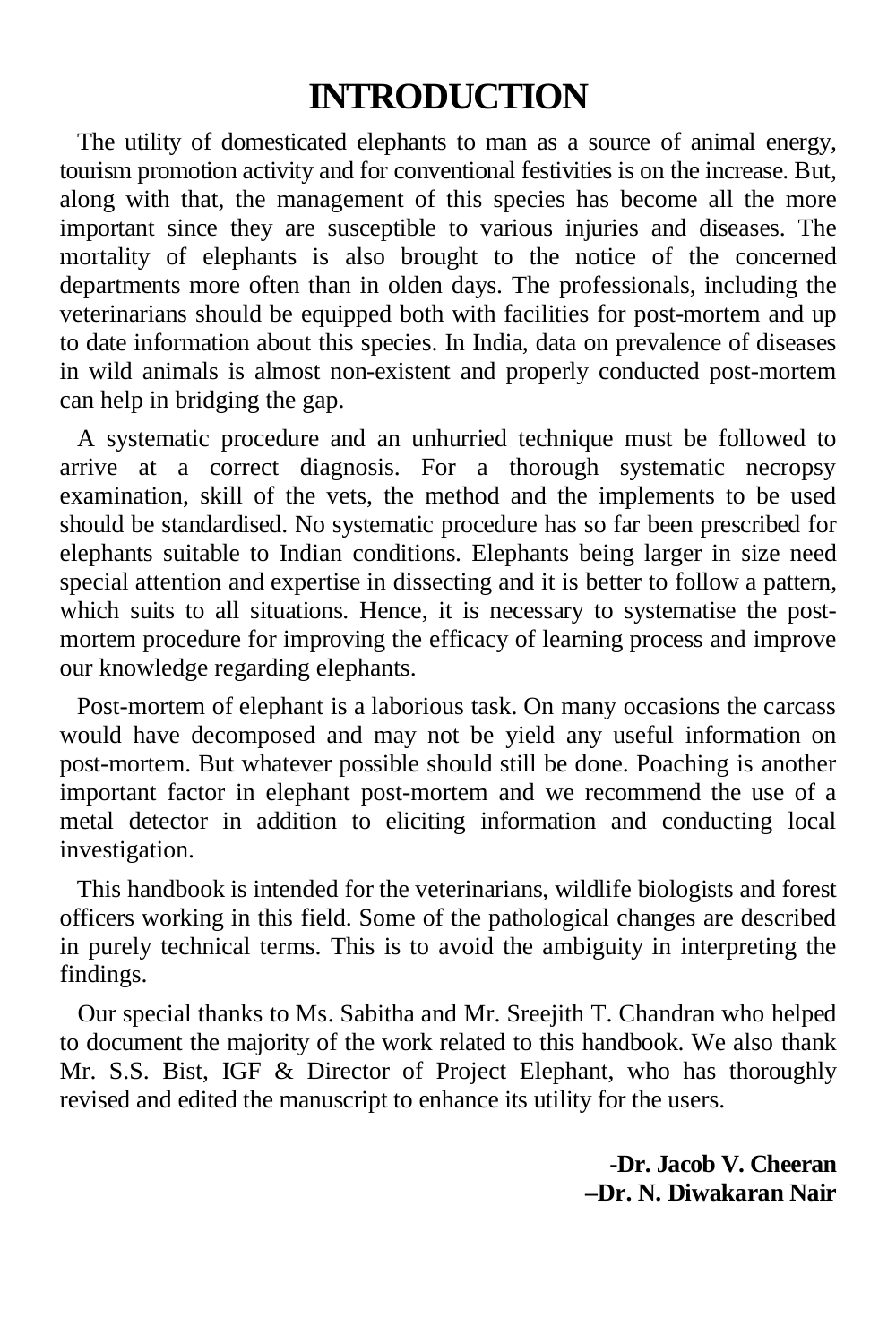# **Chapter-1 ANATOMICAL FEATURES OF ELEPHANTS**

Understanding the anatomy of an elephant is the *sine qua non* for successful post-mortem of the animal. The following notes are meant to provide the field veterinarians with a basic understanding of the special anatomical peculiarities of elephants.

#### **1. Digestive system**

- The proboscis, though a respiratory organ, acts as a prehensile organ to grasp the food and conveys it to the mouth for mastication.
- The lips are two musculo-membranous folds which surround the orifice of the mouth. The upper lip merges with the lower face of the proboscis. The lower lip is elongated with a pointed tip.
- The upper jaw has two incisors or tusks, one in each premaxilla. The tusks of the male grow to an enormous size in the adult Asian elephants. They are relatively much smaller in the female. There are male elephants which do not have tusks and are called *Makhnas.* Both cows and *Makhnas* possess tushes instead of tusks.
- The sub-lingual salivary gland and the sub-maxillary glands are present. The tonsils are absent.
- The pharynx is a funnel shaped musculo-membranous sac common to both digestive and respiratory system. The soft palate divides the cavity into a dorsal large nasopharynx and a ventral small oesopharynx. The oesophagus communicates in front with the oral cavity and forms a deep diverticulum or receptacle (glosso-epiglottic space) behind the root of the tongue.
- Oesophagus, a thick walled musculo-membranous tube, is compressed dorsoventrally.
- The peritoneum, lining the abdominal cavity, is very thick and is reflected to cover the viscera. The greater omentum, which is one such reflection, is thin, lace like and devoid of fat. It is very extensive, attached to the greater curvature of the stomach and the origin of the duodenum.
- Stomach is a simple elongated musculo-membranous sac placed vertically behind the left part of the diaphragm and the liver.
- Small intestine is a mucous membrane forming longitudinal and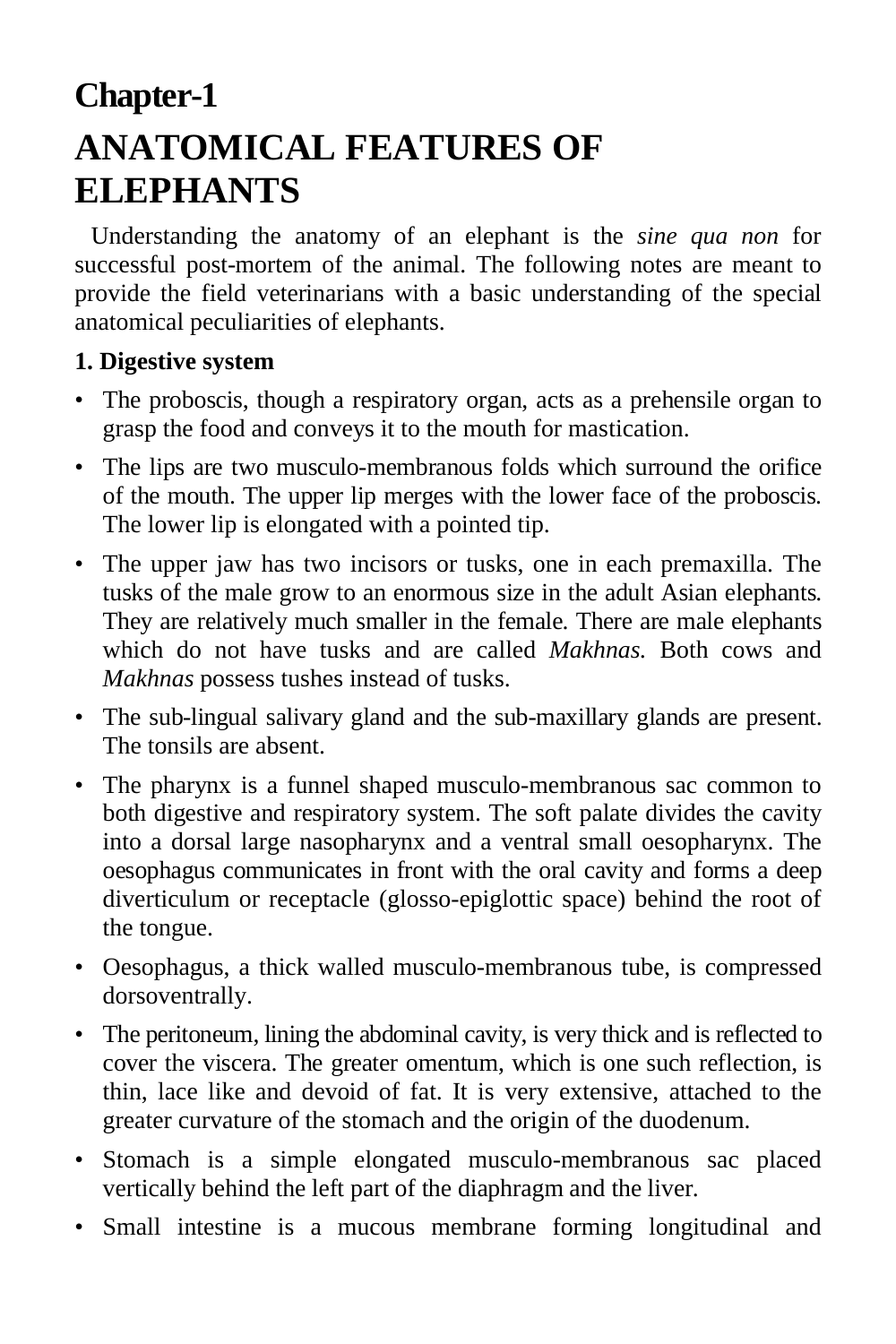transverse folds in honeycomb patterns.

- Diaphragmatic face of liver is strongly convex and the visceral face is deeply concave. The deep umbilical fissure divides the organ into a larger right and a smaller left lobe. The right lobe is extensive. The gall bladder is absent.
- Pancreas is dark brown, lobulated and situated in the mesoduodenum.

## **2. Respiratory system**

- Proboscis is highly mobile, tactile and prehensile organ. It is made up of two nasal tubes separated by the septum nasi. The anterior margin of the tip of the proboscis has the "prehensile finger" which is highly tactile.
- The parietal pleura are very thick and adherent to the visceral pleura completely obliterating the pleural cavity. The parietal pleura are closely attached to the thoracic wall and are easily separable from the thoracic wall due to the abundance of the endothoracic facia.
- The left lung is smaller and extends from the 3rd rib to the 16th rib. Deep fissures mark the apical, cardiac and diaphragmatic lobes. The right lung is larger and extends from the 2nd rib to the 16th rib. Mediastinal lobe is attached to it.

## **3. Cardiovascular system**

- Heart is situated in the middle mediastinum extending frorm the 1st to the 5th rib with the apex resting on the 4th interchondral space. It is large, ovoid and longer on the left side.
- The apex of the heart in majority of the cases is bifid, *incisura cordis*  separating the two apices of the ventricles.

## **4. Urinary system**

- The kidneys are multipyramidal, lobulated and covered by a dense layer of connective tissue and fat. The left kidney is placed ventral to the vertebral ends of the last four ribs. The dorsal face is convex while the ventral face is flat. The right kidney is larger than the left. It is situated under the vertebral ends of the last three ribs.
- Urinary bladder is small and pyriform lying at the pelvic inlet.

# **5. Genital system**

- Ovaries are oval and flat on the sides, situated in the abdomen, ventral to the iliac crest and posterior pole of the kidneys.
- Testes are situated on each side medial to the caudal pole of the kidneys.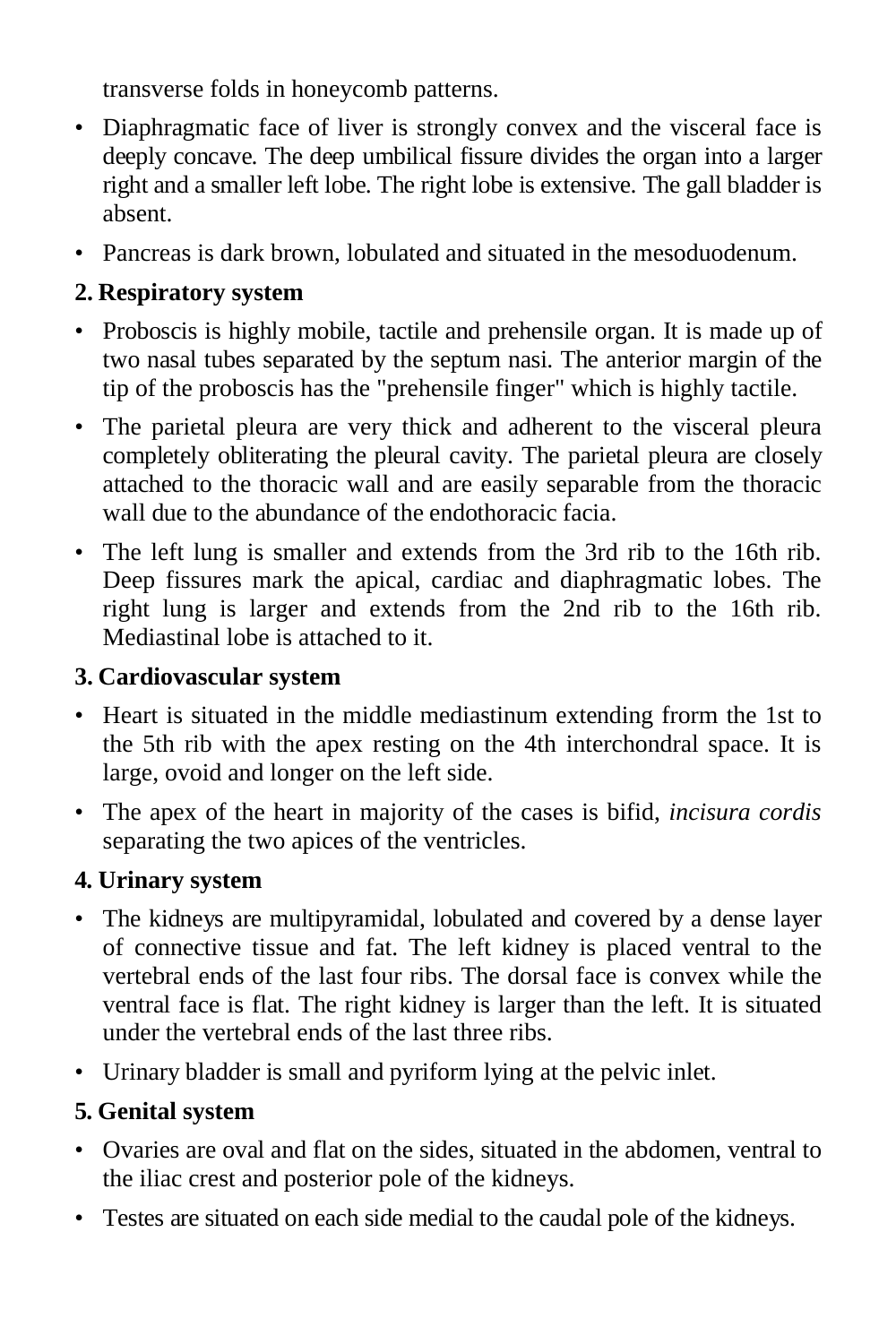• There are two pectoral mammary glands. Each gland has a small conical teat. It is placed between the front legs with multiple openings.

### **6. Haemopoietic system**

- There are only a few lymph nodes in the mesentery.
- Hemal nodes are dark brown in colour, intercalated in the course of the blood vessels. These are more in number as compared to the lymph nodes.
- Spleen is in the shape of a dark and elongated organ, wide in the middle and pointed at both the ends. It is vertical in position and is related to the left abdominal wall. The caudal border has a number of notches.

## 7. **Brain**

• Elephant has a brain only four times the size of that of man. It has a large cerebral cortex.

## **8. Skeletal system**

Vertebrae — C 7, T 19-20, L 3-5

S 3-5, Cd 24-34

Ribs— 38 inl9 pairs (Sternal-6, Asternal-9, Floating ribs-4)

## **FIGURE TRANSPORTATION TO POST MORTEM SITE**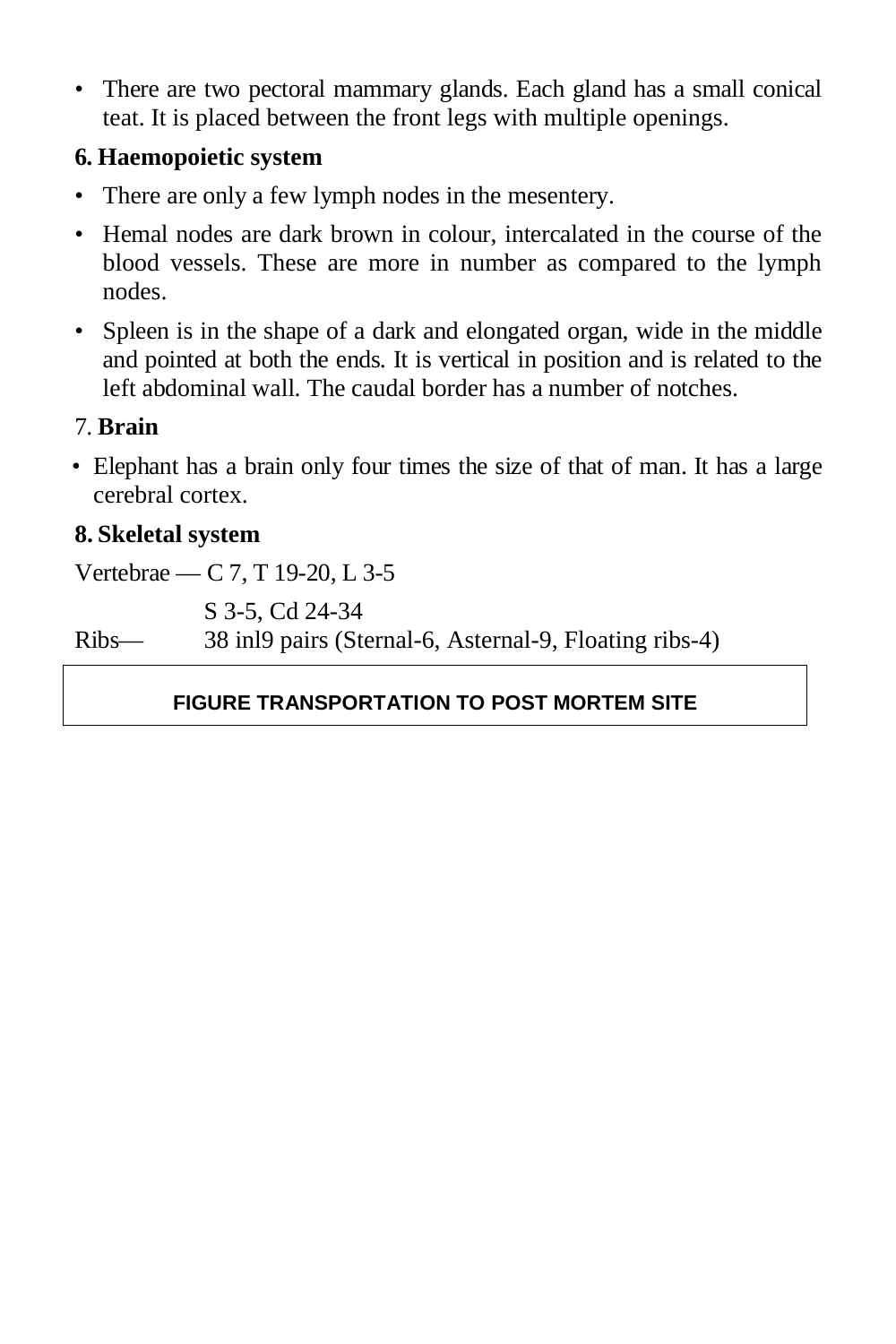# **Chapter-2 POST-MORTEM TECHNIQUES AND PROCEDURE**

A systematic necropsy examination is an important tool that is indispensable to an intelligent and scientific understanding of the disease process. Necropsy examination should be viewed as an important learning opportunity and is best accomplished by facts accurately recorded and objectively interpreted. It should be carried out by a skilled person to obtain the pertinent information. It is essential to pay due attention to understand the methodology and interpretation of necropsy findings. History, symptoms, necropsy findings and results of laboratory tests are very essential for a precise diagnosis.

#### **Some points to remember**

Whenever possible conduct the entire post-mortem in good daylight. Postmortem findings are immediately noted down or, preferably, dictated daring the progress of the operation.

A proper authority should be obtained for a necropsy before undertaking it. Elephant is an animal included in Schedule-I of the Wildlife (Protection) Act, 1972. Therefore, necropsy must be carried out either under the supervision or with the consent of the appropriate forest authorities. State laws may also place certain restrictions on the necropsy of an animal dead of communicable disease.

Anthrax is often reported in elephants. Hence collect blood smear and examine it before the carcass is opened. Also look for any chances of malicious poisoning, particularly in areas were crop depredation is prevalent.

It is very important to observe strict hygienic practices while performing a necropsy, so that the persons conducting or helping in post-mortem do not endanger their health.

#### **Superficial post-mortem changes**

The necropsy should be performed as soon after death as possible, since post-mortem decomposition sets in rapidly, especially in hot weather. A cadaver may take any thing from one hour to twenty-four hours to cool down. This depends on ambient temperature and exposure to rain and wind. At times a post-mortem rise in temperature is noticed for several hours. This is due to the continuation of tissue metabolism after death and also failure of heat dissipation mechanism, like circulation and respiration.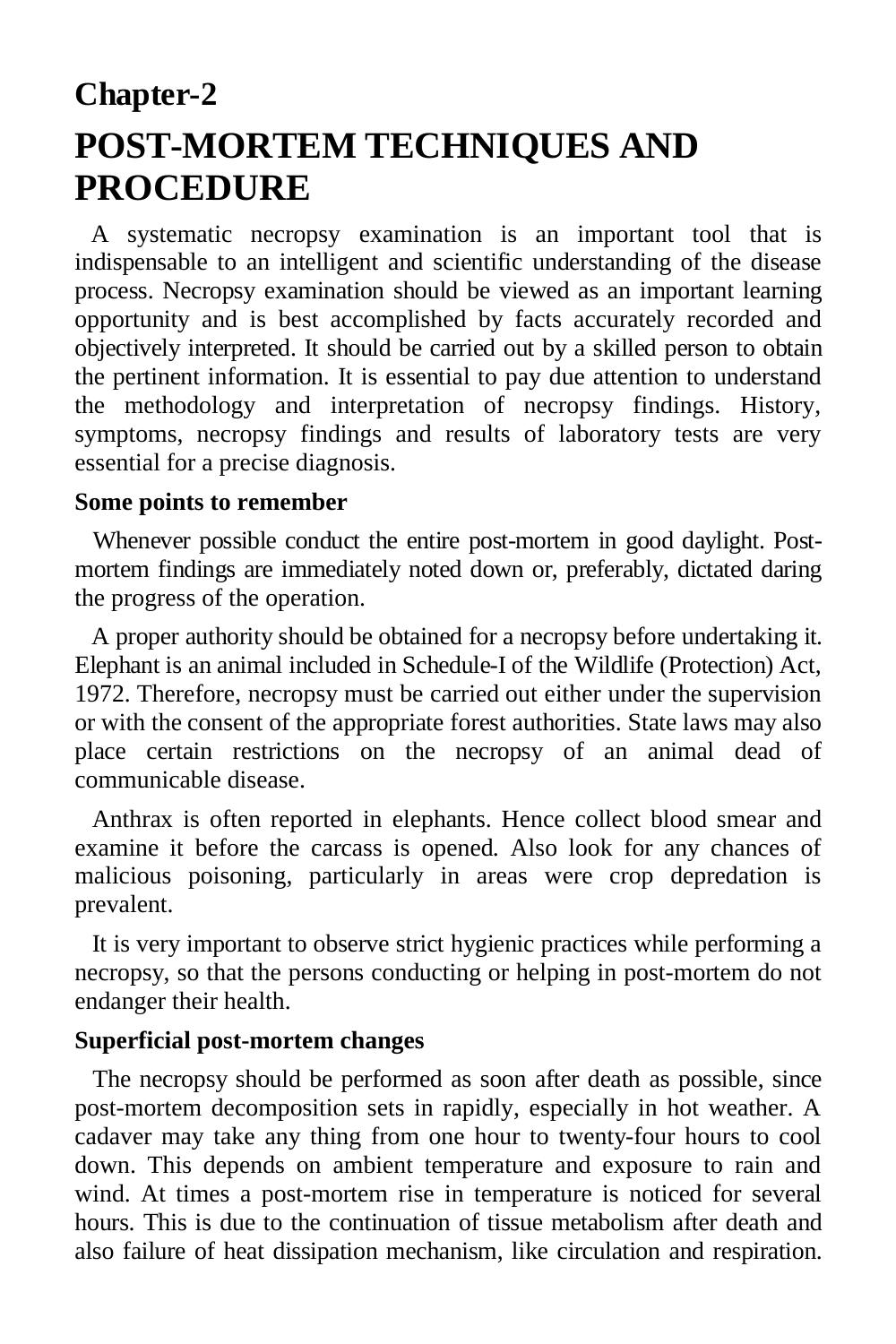Sometimes, a veterinarian is expected to give his opinion regarding the time of death. This may be possible to determine it approximately by noting post-mortem changes such as cadaveric lividity, rigor mortis and other signs of putrefaction as mentioned below:

### **1. Cadaveric lividity (hypostatic congestion):**

Cadaveric lividity is common in a large animal like elephant. These are irregular livid patches noticed in the subcutis of the side upon which the animal has been lying. These livid patches may be differentiated from a haemorrhage by the fact that the surface of a haemorrhage is elevated on account of the blood escaping through walls of the veins into the adjacent connective tissue, whereas in the livid spots such elevation does not take place since blood remains within the veins.

### **2. Rigor mortis:**

This may set in immediately after death. It may be delayed by 4 to 24 hours or even longer. In weak and emaciated animals rigor sets in earlier and is less pronounced than in healthy and well nourished. Usually it appears within 1-4 hours after death and lasts for 16-18 hours and, at times, even up to 48 hours depending upon the ambient temperature. Rarely it may pass off within 3 hours.

### **3. Decomposition:**

Usually decomposition begins from 6 to 36 hours and again depending upon the time of death, atmospheric moisture and temperature. When advanced post-mortem changes take place, the muscles get softened, become pale red and watery, resembling slightly cooked meat.

### **Post-mortem instruments**

The Instruments most commonly required are:

- 1. Large knives
- 2. Axe (small and big)
- 3. Handsaws
- 4. Chain saw and hack-saw
- 5. Bone cutter
- 6. Crow-bar
- 7. Hammer and chisels
- 8. Scalpel handles
- 9. Scalpel blades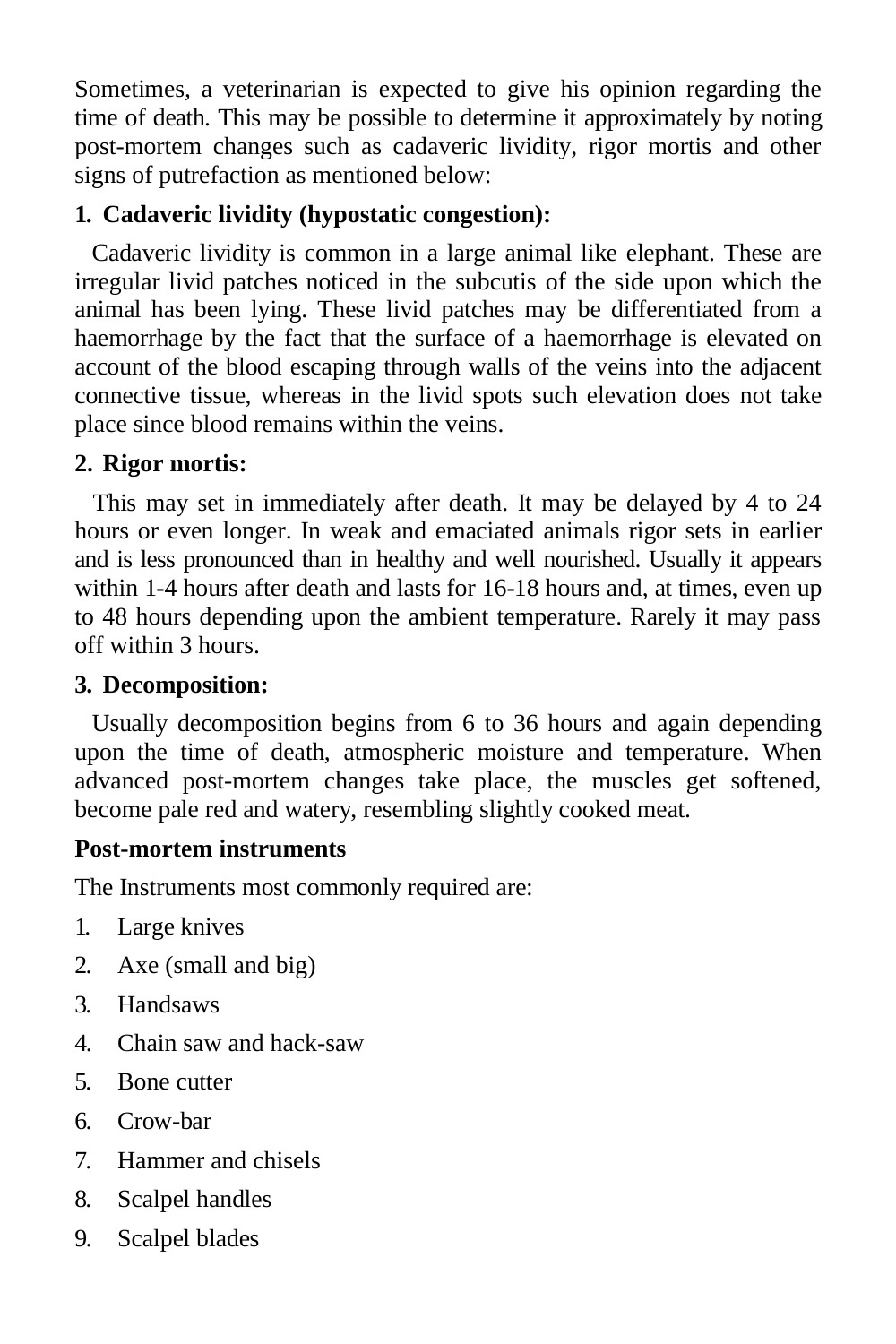- 10. Surgical scissors
- 11. Forceps
- 12. Chisel
- 13. Iron spatula
- 14. Ropes
- 15. Magnifying glass
- 16. Torches (Flash light)
- 17. Emergency lamps/Generator
- 18. Camera
- 19. Vehicle fitted with light focusing facilities.
- 20. Metal detector (to search bullets)

# **Other accessories required**

- 1. 10% neutral buffered formalin.
- 2. Sterile instruments for culture collection
- 3. Culture swabs
- 4. Glass slides
- 5. Containers for sample collection
- 6. Labels and waterproof marking pens
- 7. Tape measure
- 8. Gloves

# **Post-mortem procedure**

# **1. History of management**

- Collect information on clinical disease and treatment and previous ailments in case of captive elephants.
- Information should be collected on the circumstances under which the disease was contacted by the animal, the symptoms shown and thediagnosis that may have been made. Particulars should also be obtained for the treatment received by the animal and the mode of its death.

# **2. External Examination**

Identify sex. Inspect the mammary glands in the female; the prepuce, penis and testicles in the male; and the navel in a newly born animal. A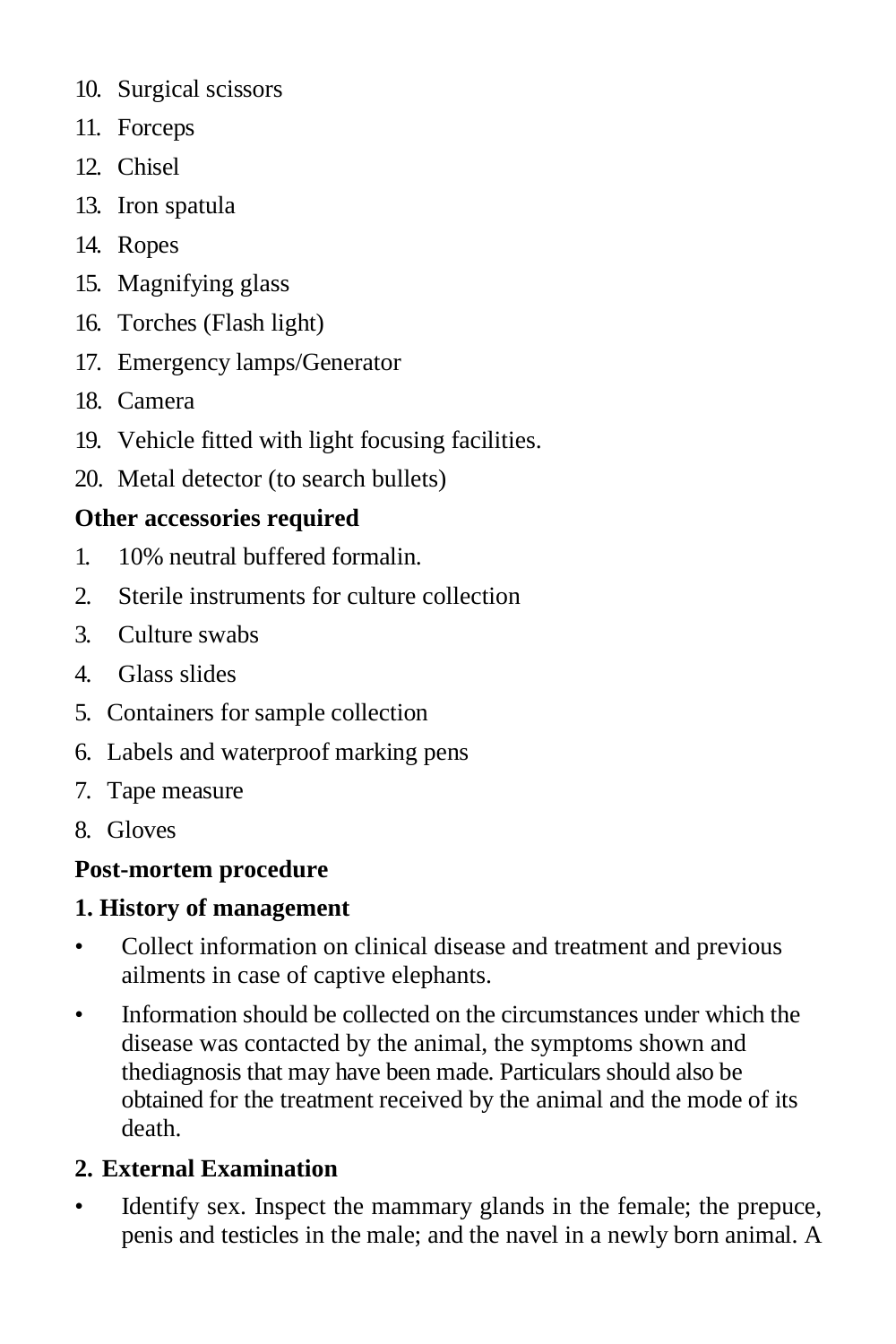note should also be made whether an animal is pregnant, lactating or dry.

- Note the position of the carcass.
- Note the condition of the animal. Prominent ribs, deep lumbar, buccal depression, distinct temporal fossa, and very loose skin all suggest poor condition.
- Look for any evidence of dislocations and fractures, and also signs of putrefaction.
- Examine the skin for parasitic infestations, lesions of pox, oedematous swellings, emphysematous crepitation, injuries, burns, and the visible mucous membranes for pallor, congestion, cyanosis and inflammatory conditions.
- Examine the skin for swellings, wounds, eruptions, ectoparasites (louse and ticks), cutaneous filariasis, and warts.
- Examine for signs of injury from bullets, intra-specific fight (in large bulls) and mauling by large carnivores (generally in case of calves). For captive elephants, look for injury inflicted by mahouts.
- Examine fresh dung dropping or collect one from the rectum. This will give indication about the teeth condition.
- Inspect the natural orifices for discharges and the oral cavity for lesions of rinderpest, foot-and-mouth disease, etc.
- Examine temporal glands for musth.

## **3. Internal Examination**

Necropsy should be conducted in a systematic manner. It is, therefore, essential to assign specific task to each of the team members. A team consisting of two or three assistants may be assigned to each of the following:

- (a) Head
- (b) Fore-limbs
- (c) Hind-limbs

## **FIGURE : Liver – sub capsular haemorrhage**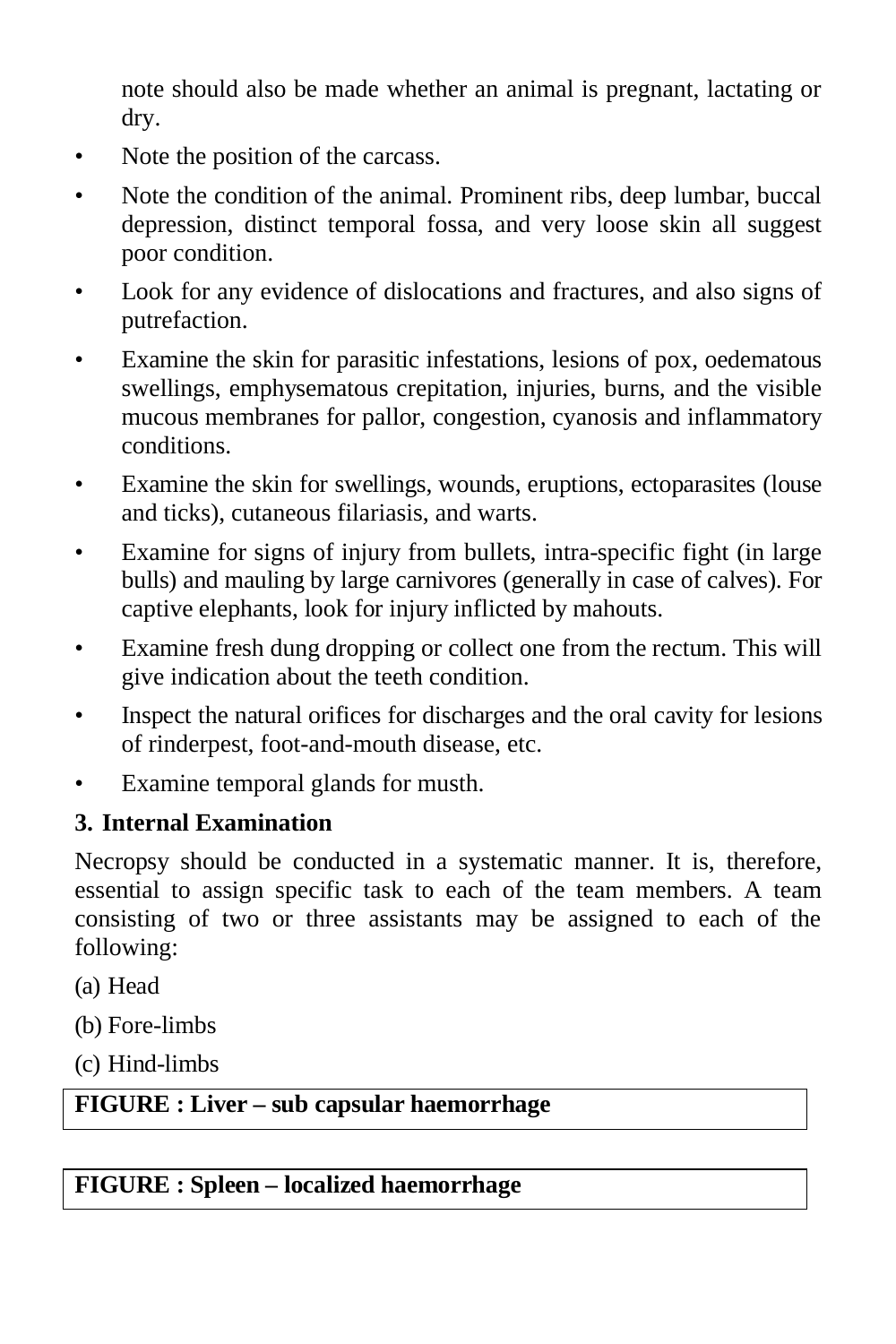#### **FIGURE : Duodenum – ulcer in the mucosa extending to the serosa**

#### **FIGURE : Petichael haemorrhage – serosa intestine**

#### **FIGURE : Colon wall – ruptured due to impaction**

#### **FIGURE : Tuberculosis abscess in the lung**

- (d) Thoracic region
- (e) Abdominal region

#### **Head**

Dissect and remove the ears. Cut and remove the trunk at the level of the lower lip. Disarticulate the head while cutting through the atlanto-occipital joints and separate from the body. Dissect out the tusks. Several cuts are required to severe the bones to reach the base of the tusk. A good portion of the cranium must be cut to reach the brain. (Large knives, long axe, chain saw and chisels can be used for cutting.) Make three connecting deep cuts in the margins of the triangle formed at the base of the skull using an axe. Remove the bony plates by lifting them with a crowbar and expose the brain. The brain is dissected out after severing the attachments.

#### **Fore-limbs**

Disarticulate and remove the segments after cutting through the shoulder joint, elbow joint, the radio-ulnar and carpal joints. (Small axe can be used for cutting and crowbar for lifting the parts and severing the joints. Tie with rope and pull out the segments).

#### **Hind-limbs**

Remove the segments as above, after cutting through the hip joint, stifle joint, tibiofibular and tarsal joints.

#### **Thoracic cavity**

Dissect out the skin and subcutaneous tissue along the vertebral column and lift them up. Put an incision in the middle of the dissected skin; pass a rope and tie. Pulling the rope can flap the dissected structures. Separate and remove the structures by making deep incisions at the margins of the ribs at the cranial and abdominal ends of the thoracic wall and connecting them with a deep ventral mid-line incision. Cut the vertebral articulation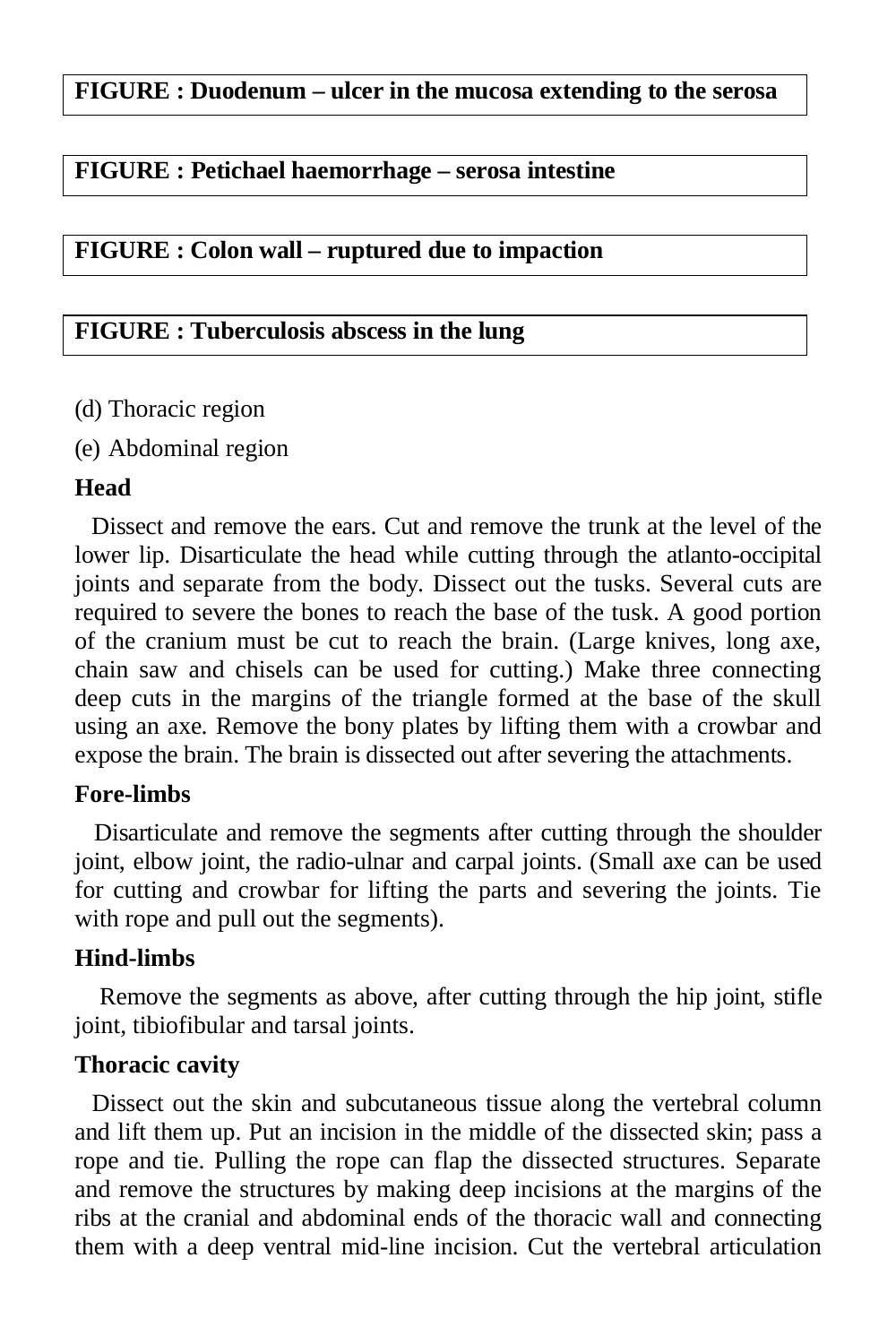and expose the thoracic cavity by pulling the ribs along with the muscles as above and severing it from the costo-chondral articulations of the sternum. The heart, lungs and associated structures are thus exposed and can be cut and separated.

### **Abdominal cavity**

Dissect out the skin, subcutaneous tissue and muscles by making deep incisions along the ventral mid-line from the xiphoid to the pubis. Lift upthe structures and separate them out by putting deep incisions from pubis to the anterior border of the iliac crest and along the lumbar vertebrae. Slip off the omentum and pull out the intestine and stomach. Remove the liver and spleen separately after dissecting their attachments. The kidneys, bladder and the reproductive organs (uterus and testes) are removed by separating their attachments.

#### **4. Examination of organs**

All parts of an organ should be examined thoroughly. Emphasis should be given to differentiate lesions from post-mortem changes. Look for the following while opening the carcass and examine individual organs as detailed below.

- Actual location and orientation
- Relative size and shape
- Presence of abnormal fluid in the body cavities
- Odour emanating from the organs
- Nature of contents in hollow organs

The procedure commonly followed in the examination of some of the important organs is outlined below:

- **A. Eyes**: This may be dissected out of the orbit for examination.
- **B.** Pericardium: Cut open with a sharp pointed scissors. See the contents and examine the surface.
- **C**. **Heart:** Excise the heart through cutting along the coronary groove. Examine the valves, endocardium, papillary muscles and other structures
- **D. Lungs**: Cut along the course of the primary, secondary and tertiary bronchi. Make multiple slices of the organ through any suspected lesion. (Any lesion noticed in the lungs should be submitted for mycobacteria] culture. Bronchial lymph nodes should be cultured for TB. even if normal in appearance.)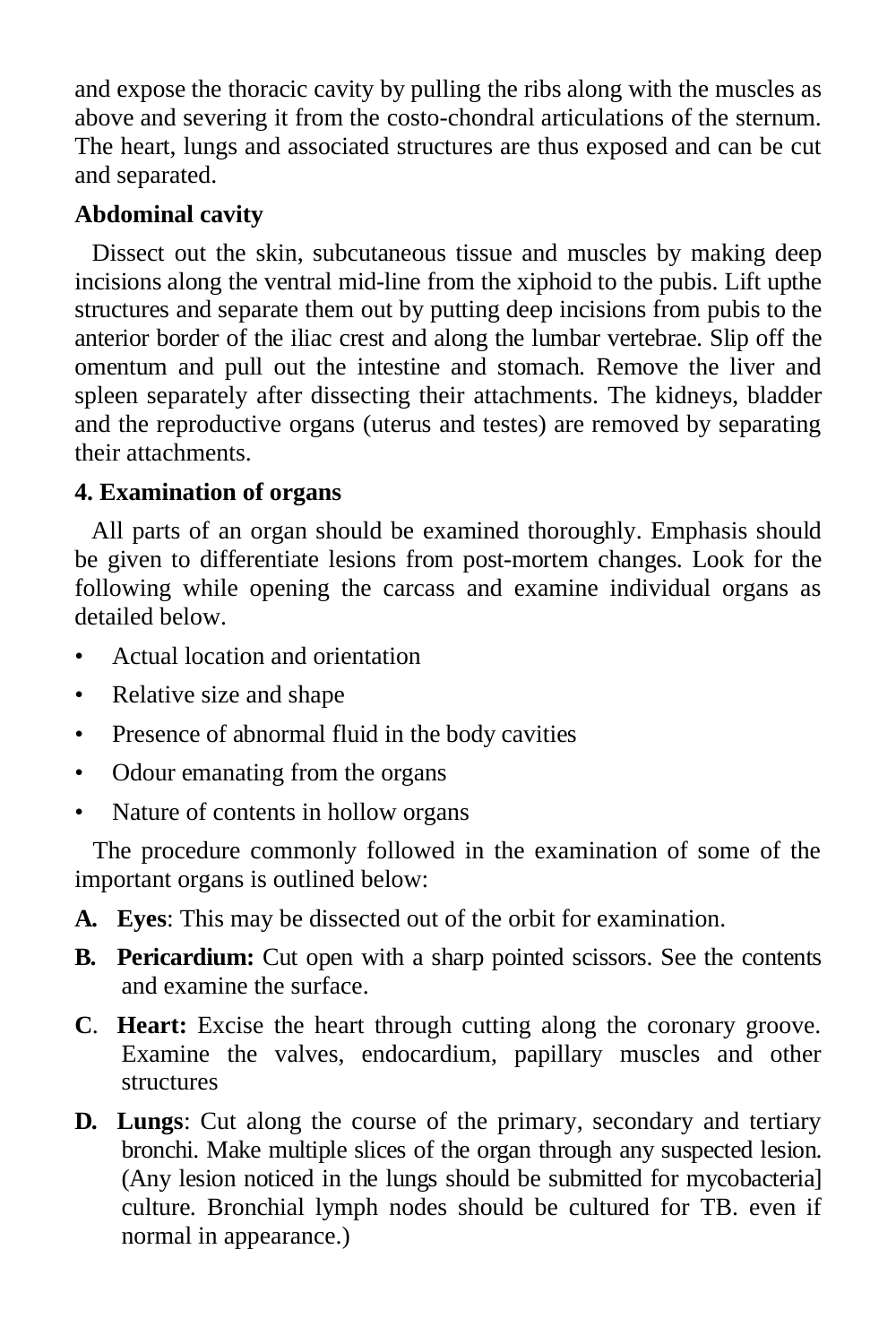- **E. Liver**: Slice the organ with a sharp knife to reveal the interior of the lesions. Look for *Grammocephalus* spp.
- **F**. **Kidney:** Incise and strip off the capsule. Bisect the kidney and examine the cut surfaces. Cut the organ along a suspected lesion through any plane as described by the prosector.
- **G. Spleen:** Active congestion of the spleen is observed in some acute bacterial and protozoal infections, e.g. anthrax, piroplasmosis and trypanosomiasis. Cut into slices and examine the cut surface.
- **H. Stomach:** Open the organ, wash with water and examine. Look for Parabronema, a spirurid worm. It can cause parasitic granulomas and focal ulceration in stomach. Maggots of *Cobboldia* as well as *Amphistomes, Pseudodiscus colinsi* (stomach flukes) may be present.
- **I. Intestine:** Cut open longitudinally and examine the mucosa. Section through lesions and examine. Check for roundworms, tapeworms and *Amphistomes.*
- **J.** Lymph nodes: Cut longitudinally and examine the cut surface.
- **K**. **Muscles:** Make several incisions and expose the interior.
- **L. Portal vessel:** It may be inspected for *Indofilaria elephantis* and *Bivetellobilharzia nairai.*

# **5. Collection of material**

- For a specific diagnosis, histopathological, cultural and parasitological examinations should be done. Suitable materials for laboratory examination should be collected at each stage of necropsy. Heart blood, spleen, mesenteric lymph nodes should be cultured. Organs where lesions are seen and suspected for infections should also be cultured. The methods of collecting, preserving and despatching material for laboratory examination have been described in Chapter-3.
- In vetero-legal cases the tissues collected are preserved in rectified spirit or in saturated salt solution. The methods of collecting and preserving materials for toxicological examination have been described in Chapter-4.

### **6. Post-mortem report**

An accurate recording of the lesions encountered is essential. The report should be written in the prescribed proforma immediately after postmortem. A descriptive account of the lesion has to be given. A model proforma is given below.

# **Post-mortem Report**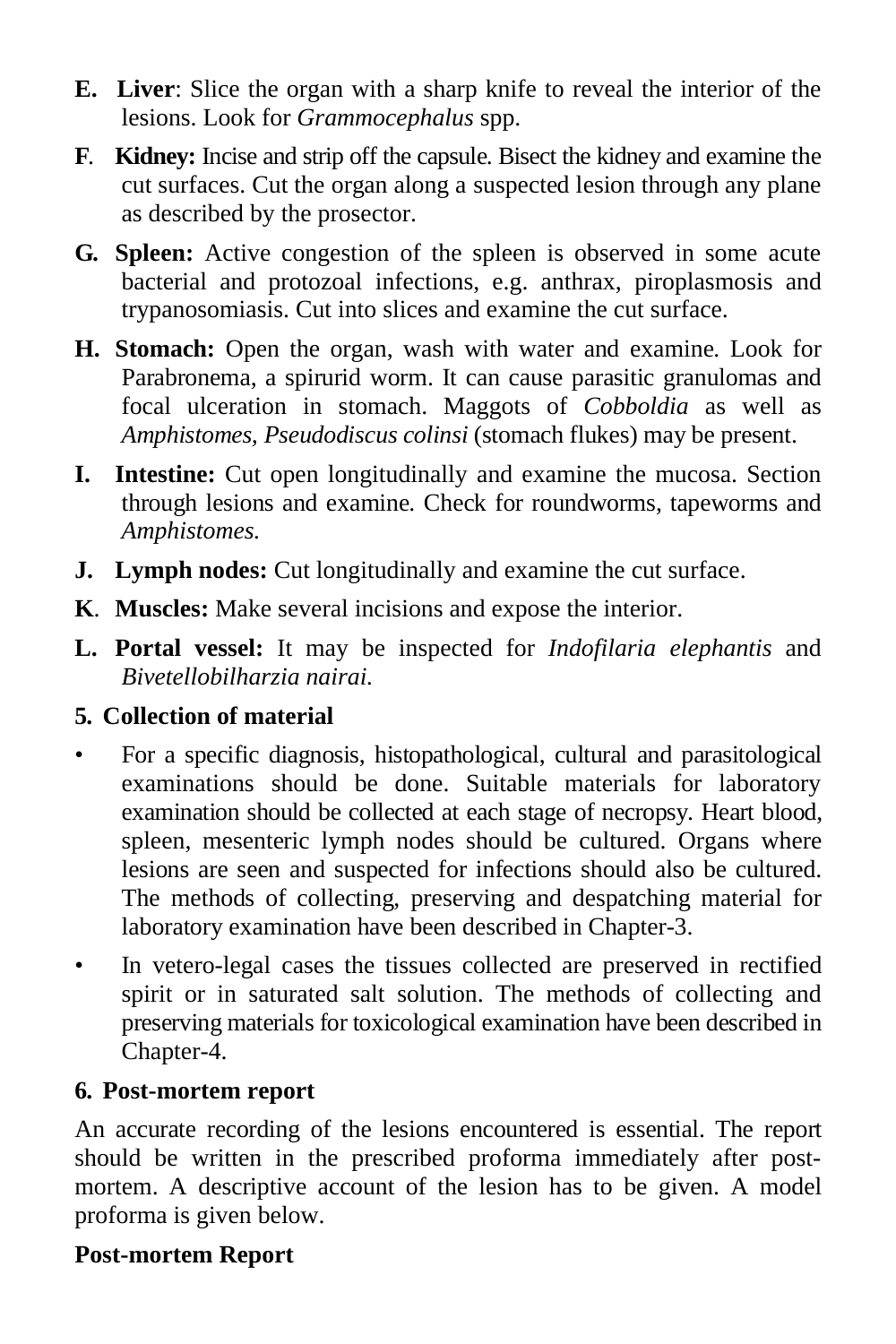| <b>Institution</b> / Owner: |  |  |              |  |
|-----------------------------|--|--|--------------|--|
| Address:                    |  |  |              |  |
| Post-mortem No.:            |  |  |              |  |
| Species: Age: Sex: Colour:  |  |  |              |  |
| Wild                        |  |  | Captive born |  |
| Date and time of death:     |  |  |              |  |
| Death location:             |  |  |              |  |
| Time:<br>Necropsy date:     |  |  |              |  |
| Necropsy location:          |  |  |              |  |

Clinical history and clinical diagnosis: (include signs, clinical laboratory data, circumstances of death, feeding, probable cause of death, suspicious state or diseases suspected by the clinician)

Blood smear examination: (It is always advisable to examine a peripheral smear before the necropsy is begun)

General findings: (include rigor mortis, condition of the carcass, approximate time of death, skin, body orifices, superficial lymph nodes)

Body cavities and sinuses: (nasal cavity, sinuses and thoracic cavity)

Respiratory system: (Nasal cavity, nasal passages, pharynx, larynx, trachea, bronchi, lungs and regional lymph nodes)

**(Note:** It is always advisable to culture the lung lesions and examine the impression smears of the lesion after acid fast staining for TB)

Cardiovascular system: (pericardial sac, heart, vessels, valves and chambers of the heart)

Digestive system: (mouth, tongue, oesophagus, Liver-GB is absent, stomach, small intestine, caecum, large intestine, rectum, omentum, mesentery and lymph nodes)

#### **Spleen:**

Urinary system: (Kidneys, ureter and bladder)

Reproductive system: (ovaries, vagina, cervix, uterus, mammary gland. testes, penis and prostate)

Musculoskeletal system: (bones, joints and muscles)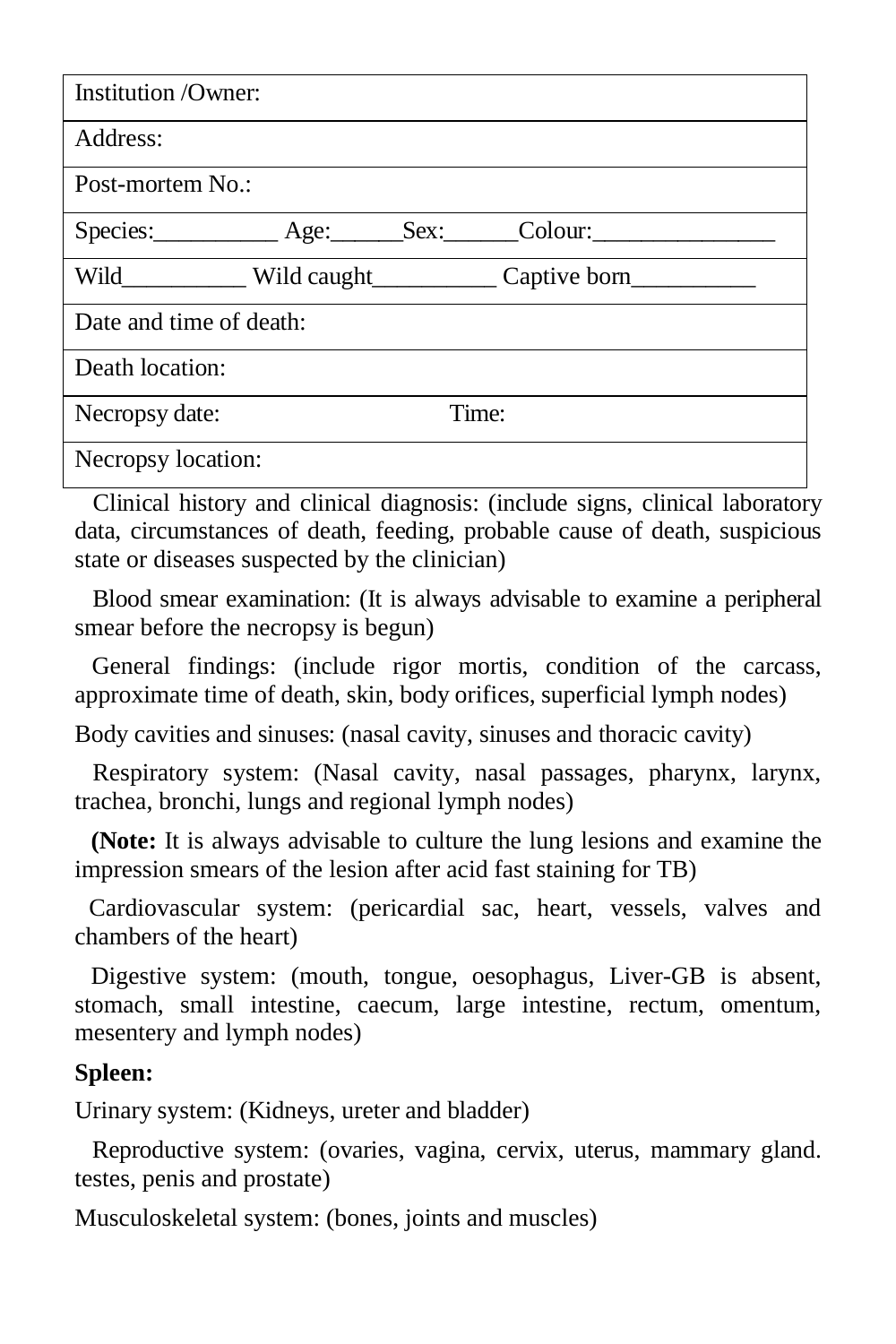Central nervous system: (brain, meninges and spinal cord)

Endocrine system: (Thyroids, parathyroid, pancreas, adrenals and pituitary)

Additional observations in general:

Special laboratory examination conducted:

(Results of cytology, fluid analysis, urinalysis, serum chemistry, bacteriology, virology, Parasitology, histopathological findings)

### **Summary:**

Post-mortem diagnosis:

Etiopathological diagnosis: (this can be done after evaluating the postmortem lesions and the report of laboratory examination of materials being collected and sent during necropsy)

Post-mortem done by:

Date: \_\_\_\_\_\_\_\_\_\_

### **7. Causes of death**

All death can be attributed to the failure of any one of the cardinal pillars of life: the heart, lungs and brain.

# **7.1. Lung failure (asphyxia):**

- Face and neck cyanosed.
- Extravasations of blood beneath the conjunctiva.
- Right ventricular dilatation and filled with blood.
- Left side of the heart-contracted and empty. Lung congested.
- Spleen contracted.

# **7.2. Heart failure (syncope)**

- Pale carcass
- Heart contracted and empty.

# **7.3. Brain failure (Coma)**

• Haemorrhage in brain and infarction of brain.

# **7.4. Lesions in special cases**

# **A. Electrocution**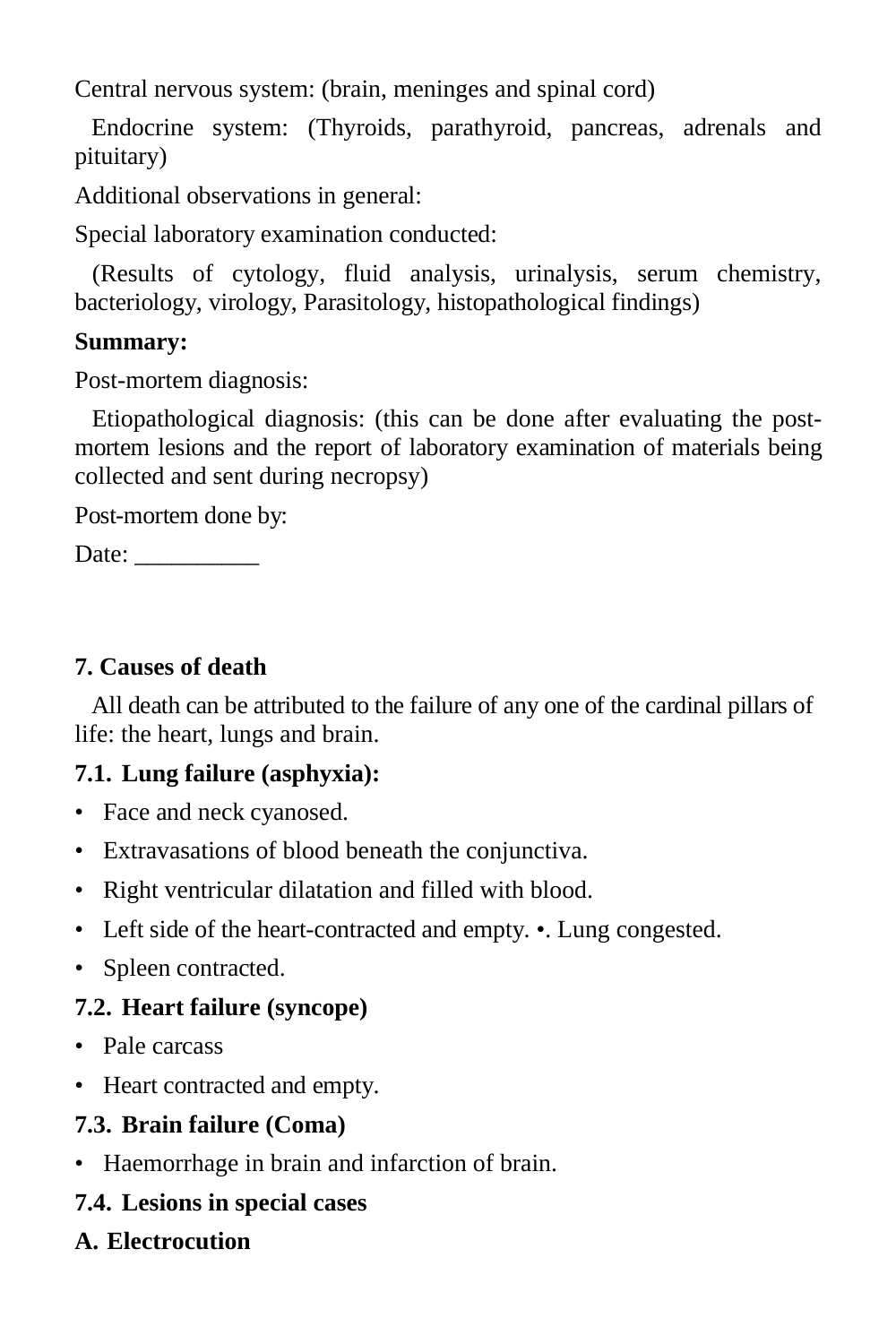- Effect depends on the strength, duration and effectiveness of the contact.
- Death due to ventricular fibrillation and vagal inhibition.
- Electrical shock, current marks crater like ulcers, which are resistant to decomposition.
- Endocardial haemorrhage
- Hardening of the brain
- Petechiae in serous membranes
- Anoxic changes.

# **B. Lightning**

• Arbourising tree like reddish lines, lacerations and concussion at the site of entry and exit can be seen.

- Singing of the hair.
- Brain haemorrhage and haemorrhage in the subcutaneous tissue.

# **C. Heat stroke**

- Haemorrhages in visceral organs
- Oedema in brain
- Myocardial haemorrhage
- Pulmonary oedema

# **D. Gun shot**

- Circular clean hole with inverted edge at the point of entry, large hole with everted and ragged border at the subcutaneous tissue.
- Haemorrhage in the internal organs.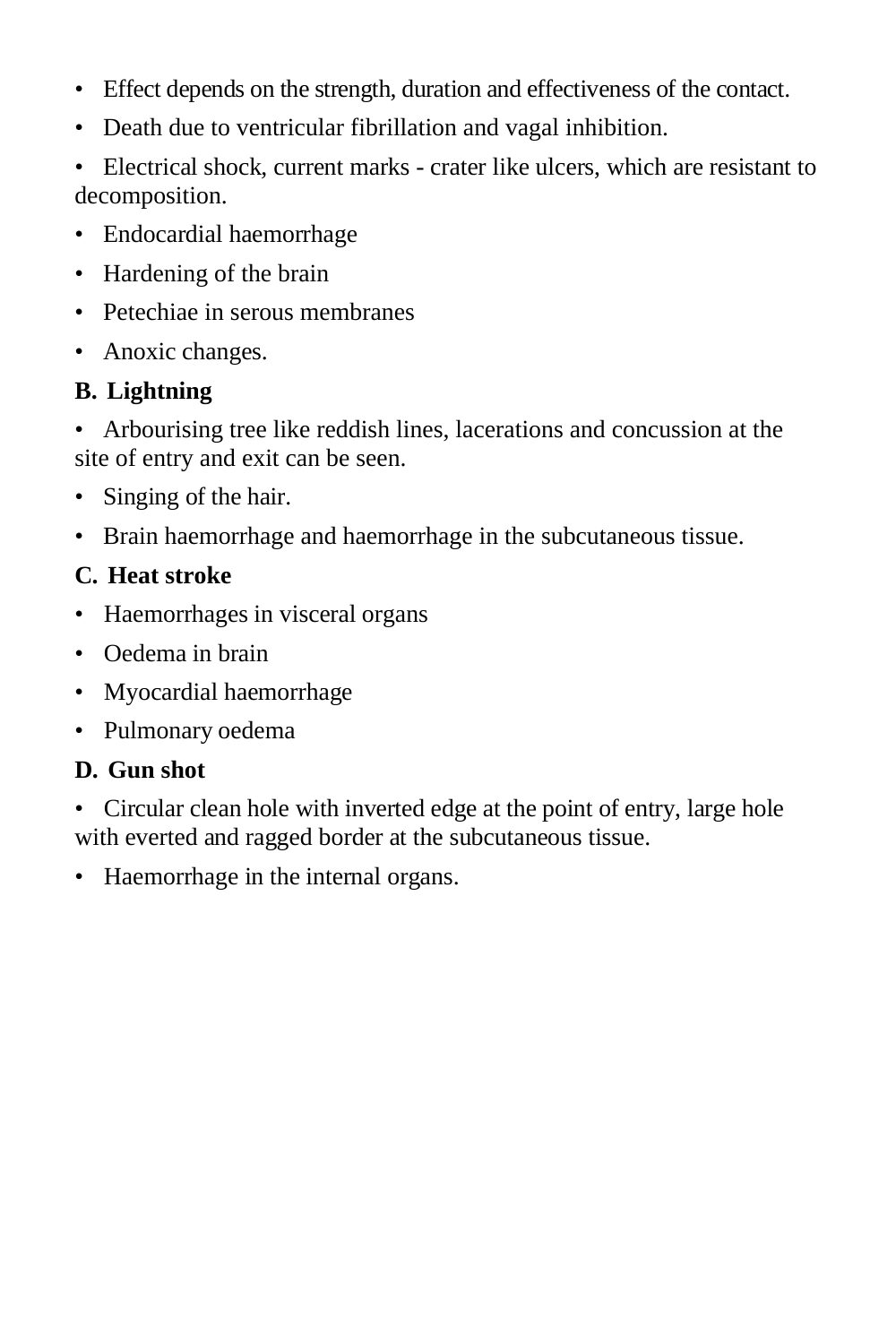# **Chapter-3 COLLECTION, PRESERVATION AND DESPATCH OF MATERIAL FOR LABORATORY EXAMINATION\***

The success of laboratory examination depends mainly on the proper collection, preservation and despatch of suitable materials. Whereas the field veterinarian can view the entire carcass and note the condition of all the organs, the laboratory technician will have to depend upon only the materials supplied to him. It is, therefore, very necessary for the field veterinarians to supply for the laboratory examination all such materials that are likely to be of value in the diagnosis. The covering letter should contain all particulars of the specimens, preservatives used, history of the case and the time of animal's death and that of necropsy. The field veterinarian should also enclose a copy of the post-mortem examination report and mention, when possible, the disease suspected and the specific tests required. For quick disposal of the material, it is advisable to forward one copy of the covering letter by post and to enclose another in the parcel containing the specimen. All possible measures should be taken for specimens to reach the laboratory in the shortest possible time after their collection.

The materials required for diagnosis and the methods to be adopted for their collection and preservation depend on several factors such as the kind of examination required, the disease under investigation, the apparatus available, the atmospheric conditions and the length of interval between collection and laboratory examination. However, the general requirements are given in the following pages.

# **1. SMEARS**

The glass-slides used for making smears should be absolutely clean and free from grease. Standard firms supply slides for ready use. If unclean, they should be washed in water and. after they have been drained and dried, immersed in a 5% solution of hydrochloric acid in alcohol for a few

hours. The use of methylated spirit should be avoided for preparing this solution as it turns milky on contact with water. The slides should then be washed thoroughly in running water and kept in absolute alcohol or rectified spirit in a clean-stoppered bottle. When required for use, they may be removed with a pair of forceps and the alcohol burnt off by passing the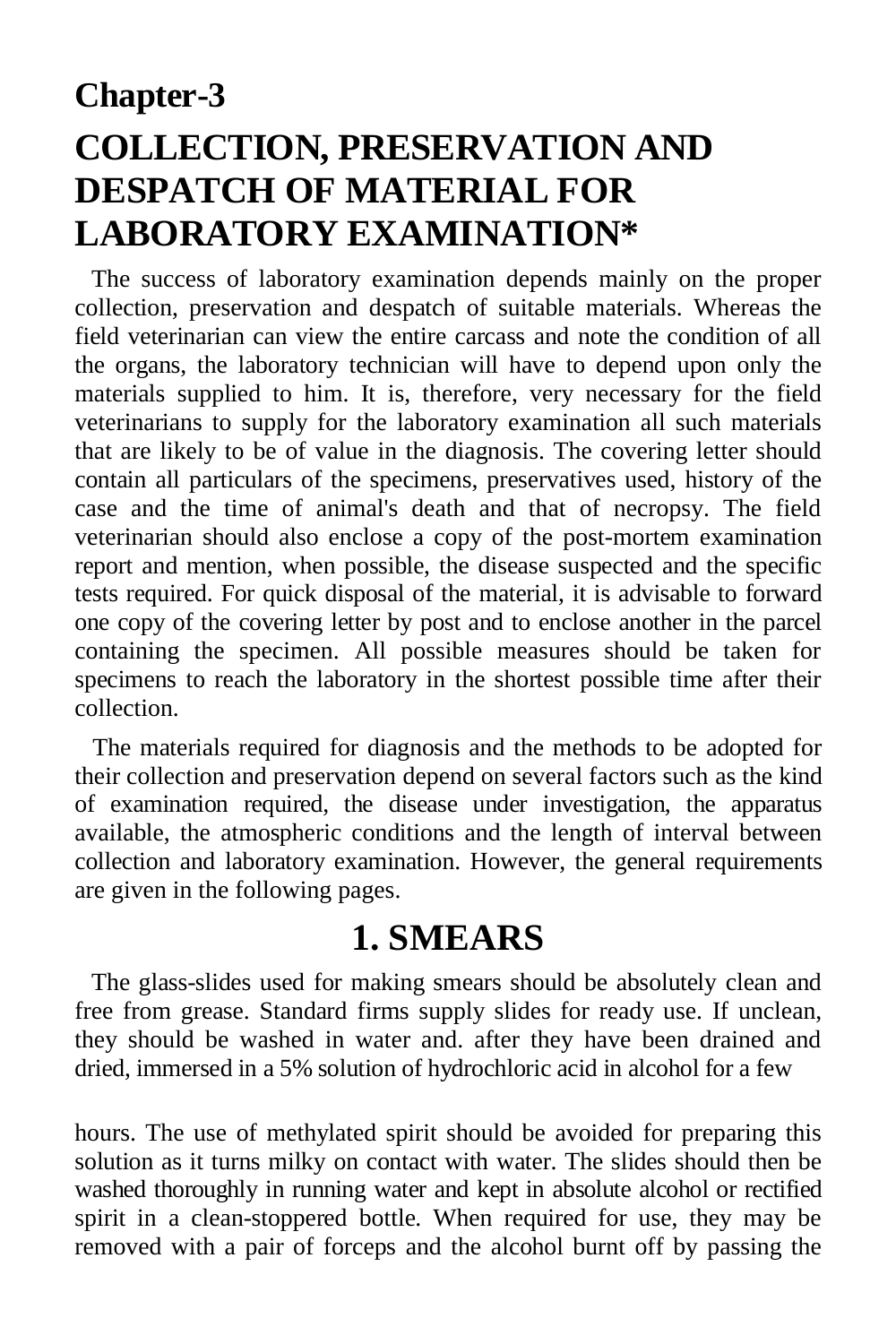slide through a flame.

## **Blood**

Blood films for microscopic examination should be thin. It is best to collect the blood from the tip of the ear in the case of a living animal or of an animal suspected to have died of anthrax. The procedure is as follows:

- 1. Clip the hair from the tip of the ear, if necessary.
- 2. Wipe away hair and dirt from the clipped area with a little dry cotton wool. Swab with methylated spirit and let it dry.
- 3. In a living animal, make a puncture at the tip of the ear with a pin that has been sterilised by flaming, while in a dead animal snip out a little piece of the skin at the tip and allow the blood to ooze from the wound.
- 4. Bring the surface of a slide in contact with the blood droplet or transfer the droplet to this slide by means of the edge of another slide. In either case, the blood should be deposited at a point on the slide about 1 cm from one end, while the quantity of blood removed from the wound should be just sufficient to spread within the middle half of the slide, leaving the ends blank.
- 5. Take another clean slide with a straight smooth edge at one of its ends for use as a 'spreader'. Place this edge just in front of the drop, holding the slide firmly, at an angle of about  $45^{\circ}$  on the lower slide, which may be placed on a table or some other flat surface. Now bring the lower end of the spreader slide in contact with the drop of blood, which will spread along the end of the slide by capillary attraction. Glide forward the upper slide evenly at a uniform pace so as to spread the droplet in a thin uniform film on the surface of the lower slide (See diagram). From animals suspected to have died of anthrax thick smears should be prepared, and it may be better to make two thin and two thick smears in each case for transmission to the laboratory. While making films, the slides should be protected from the direct sunrays, especially in summer months, to avoid rapid drying of the blood and the consequent formation of artefacts.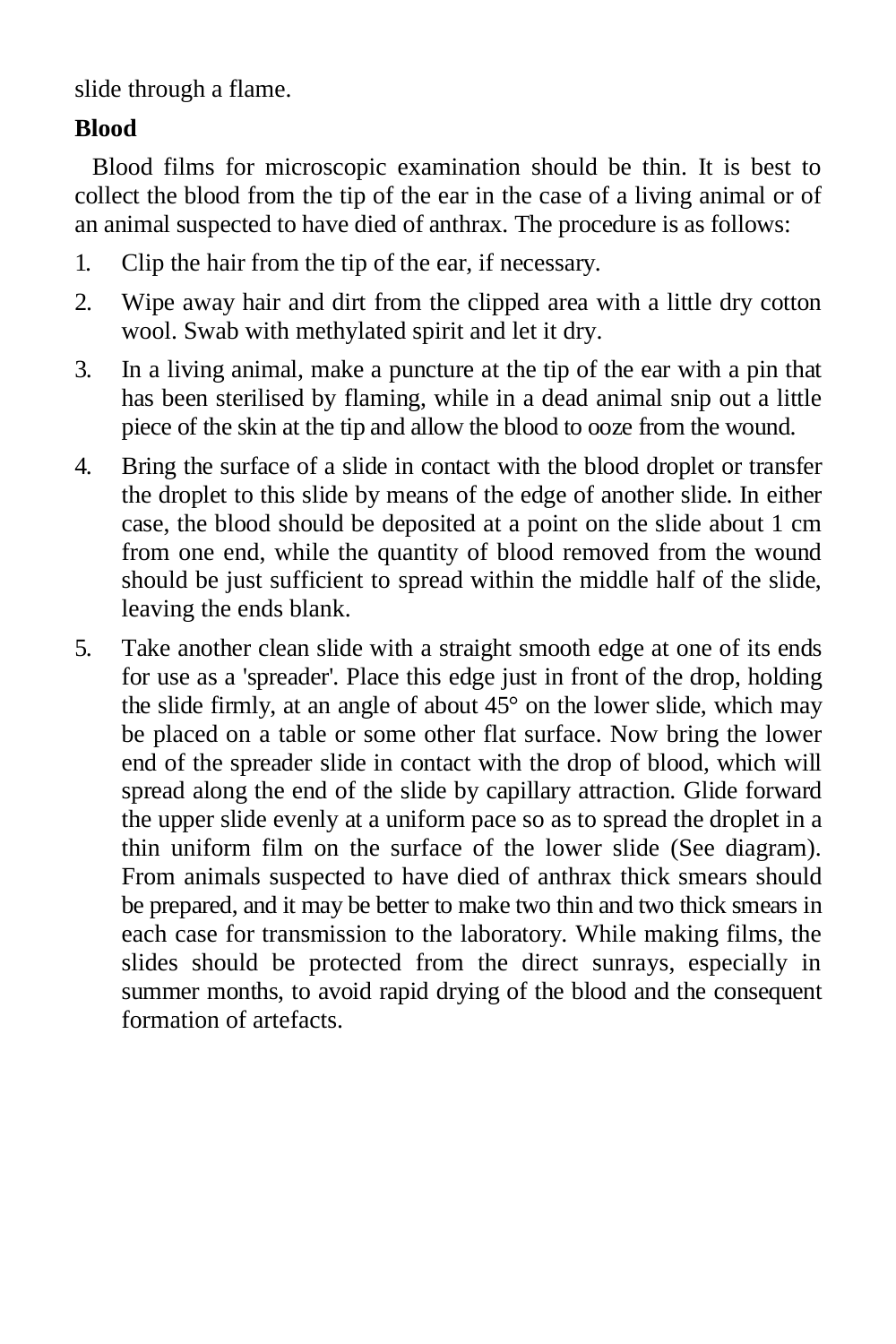

- 6. Dry the films in shade by waving them in the air.
- 7. In the case of films to be examined for protozoa or blood changes, immerse the slides in acetone-free methyl alcohol for about 10 minutes and then allow them to dry. Smears to be examined for bacteria should be fixed by repeatedly passing the slide, film upwards, through a flame until the glass is just uncomfortably hot when felt with the back of the hand.
- 8. Mark the slides with a grease pencil or fix labels on them to indicate the nature of the smears.
- 9. Place the slides back to back and wrap in a clean paper.
- 10. Enclose a brief description of the smears while packing for despatch.

### **Pus**

Prepare a thin smear by spreading the pus evenly on a side, with a sterile scalpel. In case this method fails to give a satisfactory smear the following procedure may be adopted:

- 1. Place a small quantity of the pus on the middle of a slide.
- 2. Place a second slide on the first one so that the pus is held between the two slides.
- 3. Press gently the two slides together so as to spread the pus.
- 4. Hold the opposite ends of the two slides in each hand and draw them apart, taking care not to lift one from the other as this will cause the formation of lumps and bubbles. If a thin smear is not obtained in the first attempt, the slides may be placed together again and the process repeated. 5. Dry the films by waving in the air, fix over a flame, label, pack and despatch.

## **Secretions and excretions**

1. These can be collected in clean vessels and sent under refrigeration to the laboratory for detailed examination. It is always better to have a

styrofoam (Thermocol) box filled with ice to carry the various biological materials for culture and isolation of organism and for sero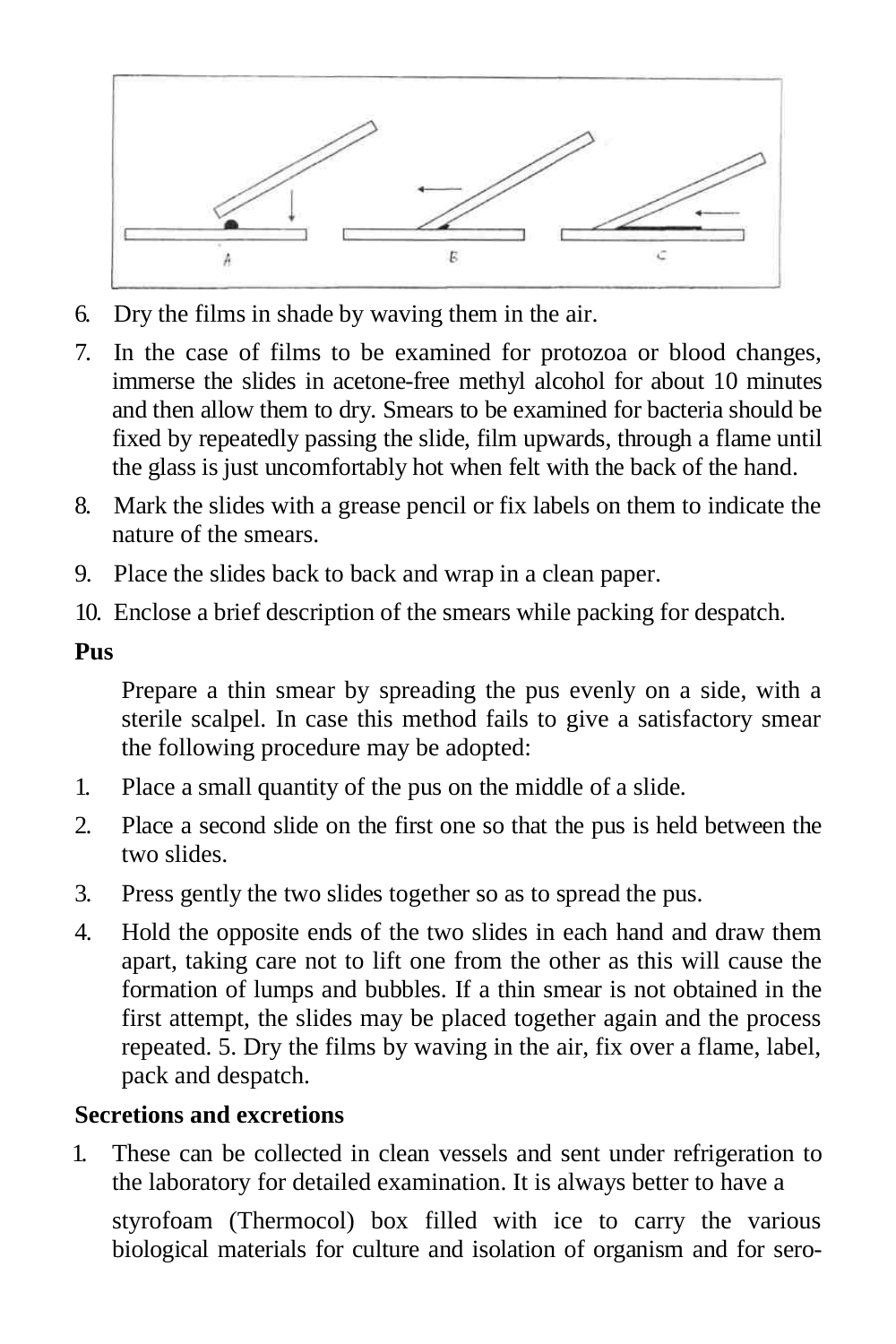diagnosis.

- 2. The discharge can also be preserved using 10% neutral formalin. 2 or 3 ml of this solution will be sufficient for 3-5 ml of discharge.
- 3. Smears can also be immediately prepared from the discharges in clean slides and fixed rapidly by heat. These should be wrapped properly and kept.
- 4. For oozing lesions and cavities containing pus or other materials (as often seen in TB of lungs) - a small drop may be collected in a clean slide and uniformly spread using a tooth pick or swab and fixed immediately in heat.
- 5. In suspected cases of TB it is better to have material scraped out from the lesions (after evacuating the contaminated pus) collected on a clean slide and fixed.

## **Tissue**

# **Tissue smears should be prepared as follows:**

- 1. Cut out a small piece of the organ, hold it in a pair of forceps and rub its cut surface on the middle third of the slide.
- 2. If fluid accumulates on the cut surface, transfer a very small quantity of the fluid to a slide with a sterile scalpel and then spread it.
- 3. If the cut surface is very dry, scrape it with a sterile scalpel and spread the scraping evenly on a slide. This may be done with the help of normal saline, if necessary.
- 4. Caseating nodular and calcified lesions may be treated in the manner described for pus.
- 5. Fix and despatch as directed for blood smears.

**(Note:** Please also refer to Appendix-I for further details).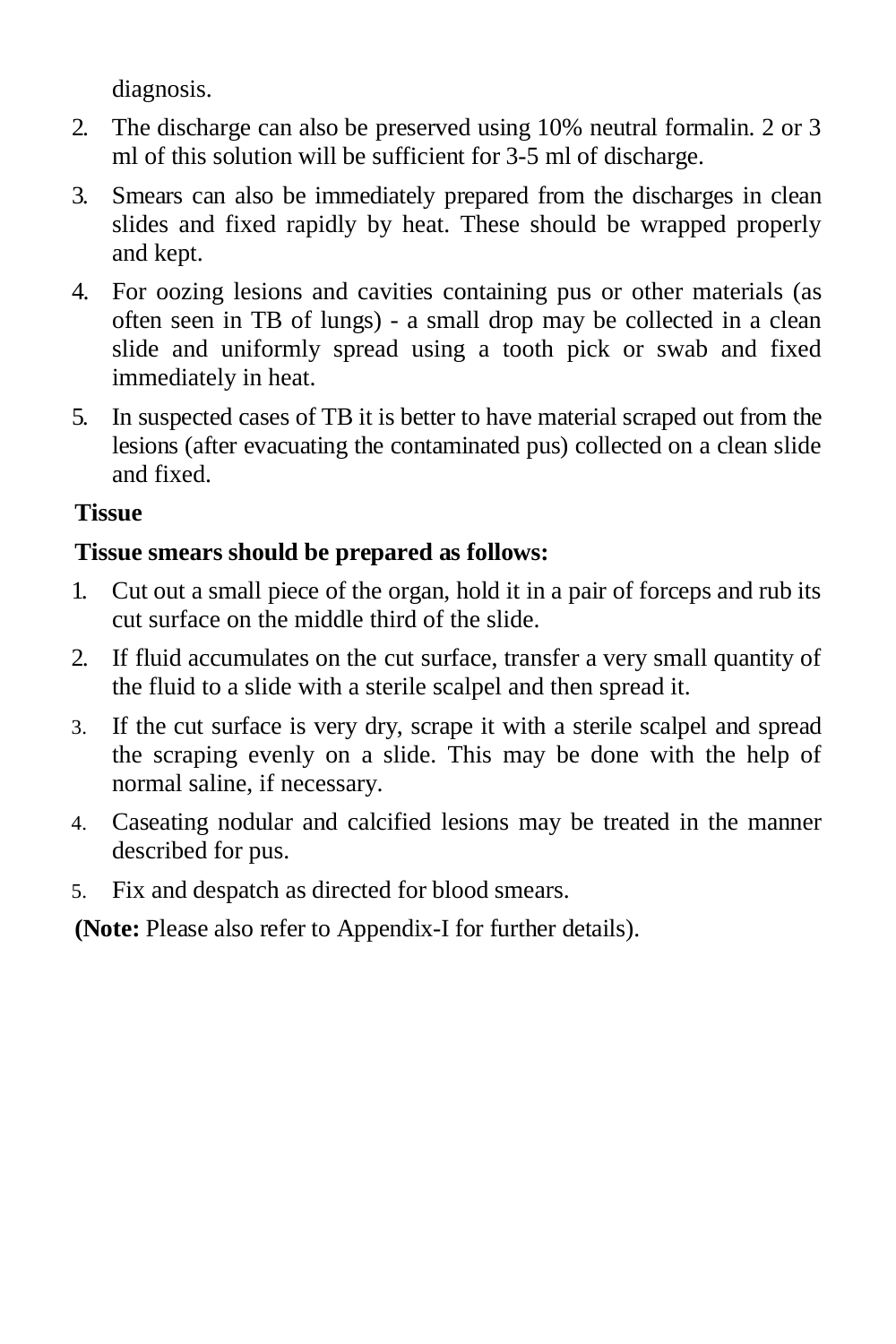# **2. BLOOD AND BLOOD SERUM**

### **Blood Serum**

- 1. Select the appropriate vein of the ear and clean the skin with anaesthetic ether or methylated spirit.
- 2. Insert a sharp, large-bore, hypodermic needle into the vein and collect the blood directly into a round, screw-capped, wide-mouthed bottle of about 30-ml capacity. The needle and the bottle should be perfectly clean, sterile and dry. If on account of recent sterilisation, the needle or the bottle shows some moisture on it, rinse it thoroughly with physiological salt solution (0.9 g of sodium chloride in 100 ml of boiled water) to prevent haemolysis. A separate needle should preferably be used for each animal. But if this is not possible, the needle should be thoroughly washed out with the saline each time it is used for bleeding.
- 3. Do not fill the bottle more than half; set it gently on its side at an angel of 20° to the horizontal in a cool place on the premises where the blood has been drawn. Care should be taken to avoid agitation of the blood after collection.
- 4. When complete clotting has taken place, twist the bottle gently on its long axis through 180°. It generally takes 2 to 6 hours for the serum to separate.
- 5. Pipette the serum with sterile precautions into screw-capped or wellstoppered strong vials with mouths wide enough to admit a 1 ml graduated pipette.
- 6. Label the serum containers, pack and despatch.

If drawn properly, the serum is clear and free from blood cells or haemoglobin. A haemolysed serum sample is unsuitable for laboratory examination.

## **Collection with Pasteur Pipette**

The collection with Pasteur pipette should be made as follows:

- 1. Smear with a hot spatula the surface of the organ from which material is to be collected.
- 2. Pass the capillary portion of the pipette several times through a flame
- 3. to sterilise its external surface and allow it to cool.
- 4. Break gently the capillary end of the pipette with forceps, the broader end of the pipette having been fitted with a rubber teat.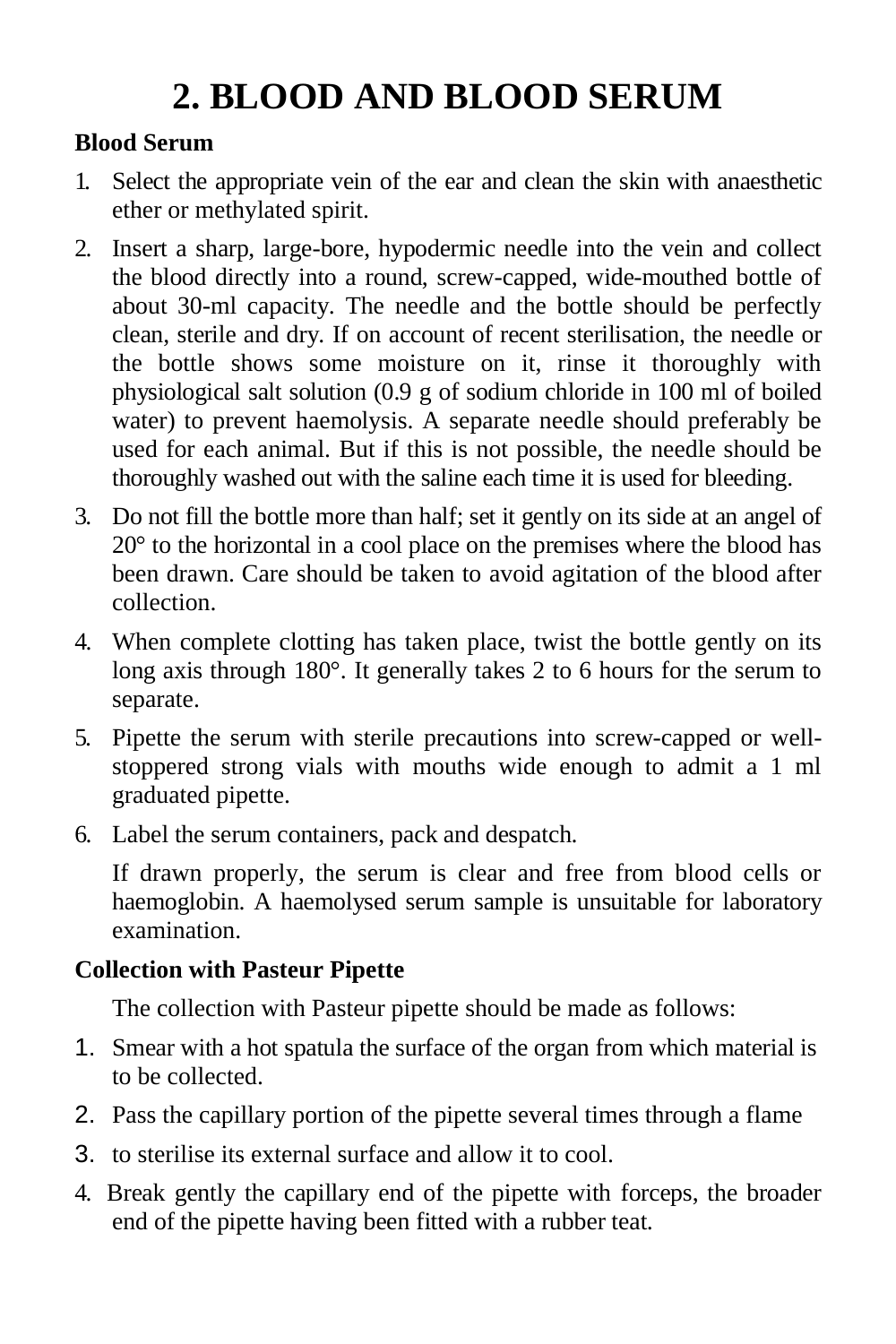- 5. Insert the sterilised end of the pipette into the tissue at the smeared spot, with the rubber teat kept pressed between the forefinger and the thumb. Relax the pressure on the rubber teat and draw the material into the pipette.
- 6. Hold the pipette at a slant so as to allow the fluid in the capillary to recede from the end. Seal the end.
- 7. Remove the teat from the pipette and seal the teat-end after removing the cotton plug. Continue to hold this point in the flame until the glass melts and forms a thick bead.
- 8. Hold the pipette with the hot end uppermost until quite cool.
- 9. When cooled, invert the pipette, so as to allow the fluid to collect towards the sealed broader end. Break the capillary end and seal it.

A good source of heat is essential for sealing the pipette properly. A Bunsen flame is quite suitable for the purpose but is rarely available in the field. However, the sealing can also be affected on a spirit lamp, provided the flame is kept steady by cutting out drafts of wind.

# **3. MATERIAL FOR HISTOPATHOLOGICAL EXAMINATION**

The material should be properly fixed when it is in a fresh condition before being despatched. The aim of fixation is to set or fix the tissues in, as normal a condition as possible and to prevent post-mortem changes in them. Once the putrefactive or autolytic changes have set in, the tissues become unfit for histopathological examination, for they cease to represent the structures they had at the time of death. The following procedure is recommended for fixing tissues:

Use a fixative that would penetrate and kill the tissue cells before these have altered by autolytic or other changes. The quantity of the fixing solution used should not be less than 10 times the volume of the material. Cut the tissue into thin sections, each around 0.5 cm in thickness so that the fixative may penetrate and kill the cells quickly. In case it becomes necessary to send a large mass of material for examination, it should be accompanied by some small slices of the organ or lesion cut out and fixed separately. The most commonly employed fixing reagent for general histological work is a 10% solution of formalin in normal saline, which not only fixes the tissues in 48 hours but also preserves them.

To avoid bulk in transit, the material, after proper fixation, may be transferred to a smaller bottle containing a sufficient quantity of the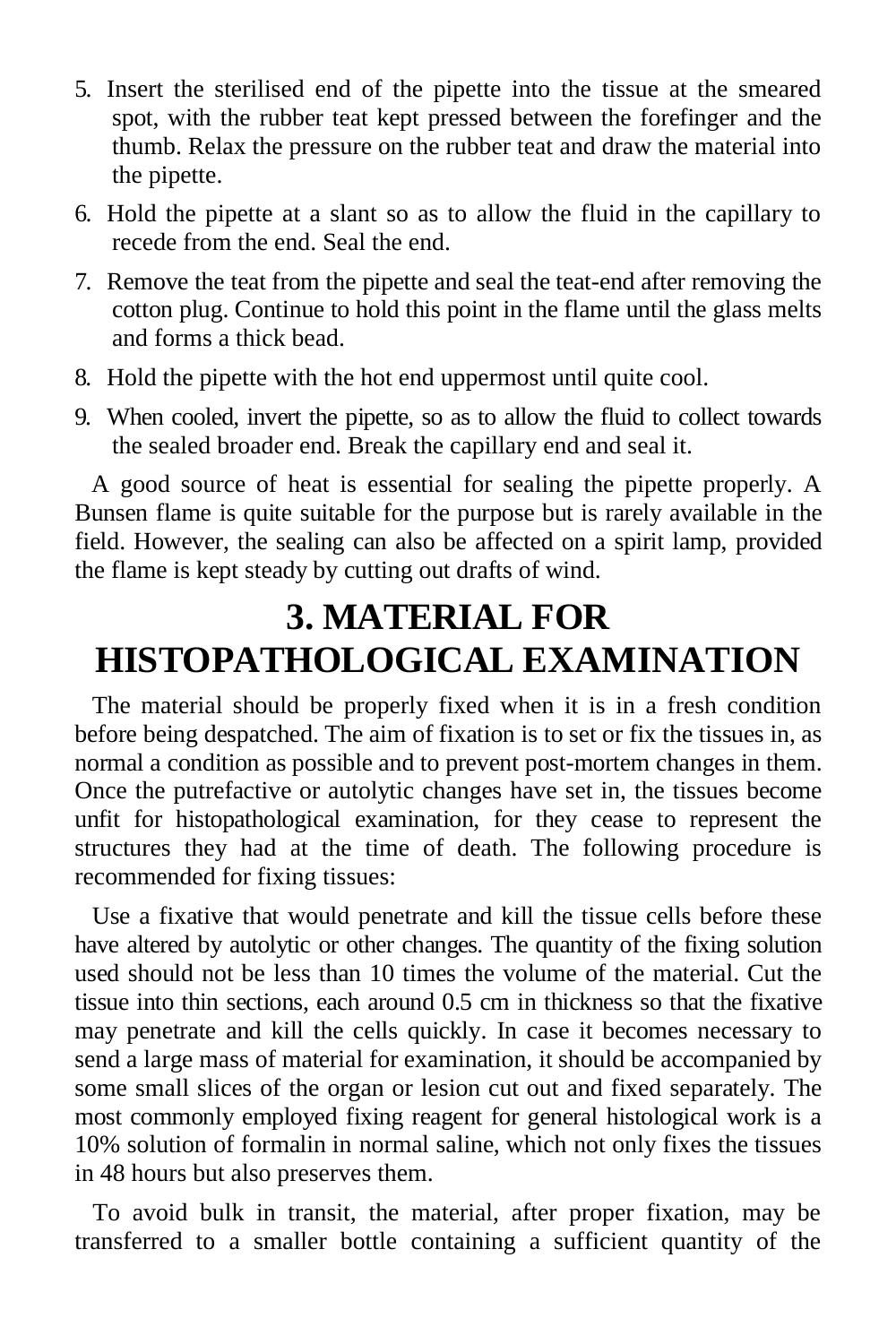preservative to cover the tissues. A layer of absorbent cotton wool should be placed over the material and also at the bottom of the container to prevent damage to the tissues by jolting during transit. The material selected for despatch should comprise representative portions of the lesions as well as portions of the apparently healthy tissues surrounding the diseased area. The material that is likely to yield the most useful information concerning the pathology of the condition under investigation is usually the youngest portion of the lesion at the junction of the diseased and healthy tissues. Sections taken only from the centre of a large lesion are apt to be misleading.

# **4. MATERIAL FOR CULTURAL EXAMINATION**

The material must be collected with aseptic precautions and dispatched in sterile containers to prevent contamination from extraneous sources. In the case of dead animals, the specimens should be taken soon after death, for otherwise putrefactive bacteria invade the tissues and render them unsuitable for examination.

Solid tissues such as liver, spleen and kidney, may be forwarded, if fresh, without a preservative, on ice, when the examination is to be carried out within a short time of their collection. If however, the examination is to be delayed by a few days, it is preferable, especially in summer months, to preserve the tissues in a 25% glycerine saline. While forwarding the material in this preservative, it would be better also to send larger pieces of the tissues, so that, if necessary, cultures may be attempted from their central areas where the glycerine has penetrated the least.

Liquid material such as inflammatory exudates, heart blood and cerebrospinal fluid may be taken either in sterile swabs or sealed in pipettes. When large quantities of the material are required for laboratory examination, they should be removed from the body with sterile pipettes and collected in tubes or bottles, with strict aseptic precautions throughout the procedure. If peritoneal fluid is required, an area on the abdominal wall is seared thoroughly with a hot spatula and a sterile forceps is used for holding the cavity open and sterile pipettes for drawing the fluid. Similarly, for collecting heart blood, the surface of the organ should be well seared and a sterile pipette inserted into it for drawing the blood. ' For taking swabs of the contents of a closed abscess in an animal, clip the hair from the area and paint it with tincture of iodine. Open the abscess with a sterile scalpel and take swabs from the wall as well as from the contents of the abscess and keep the swabs in sterile tubes.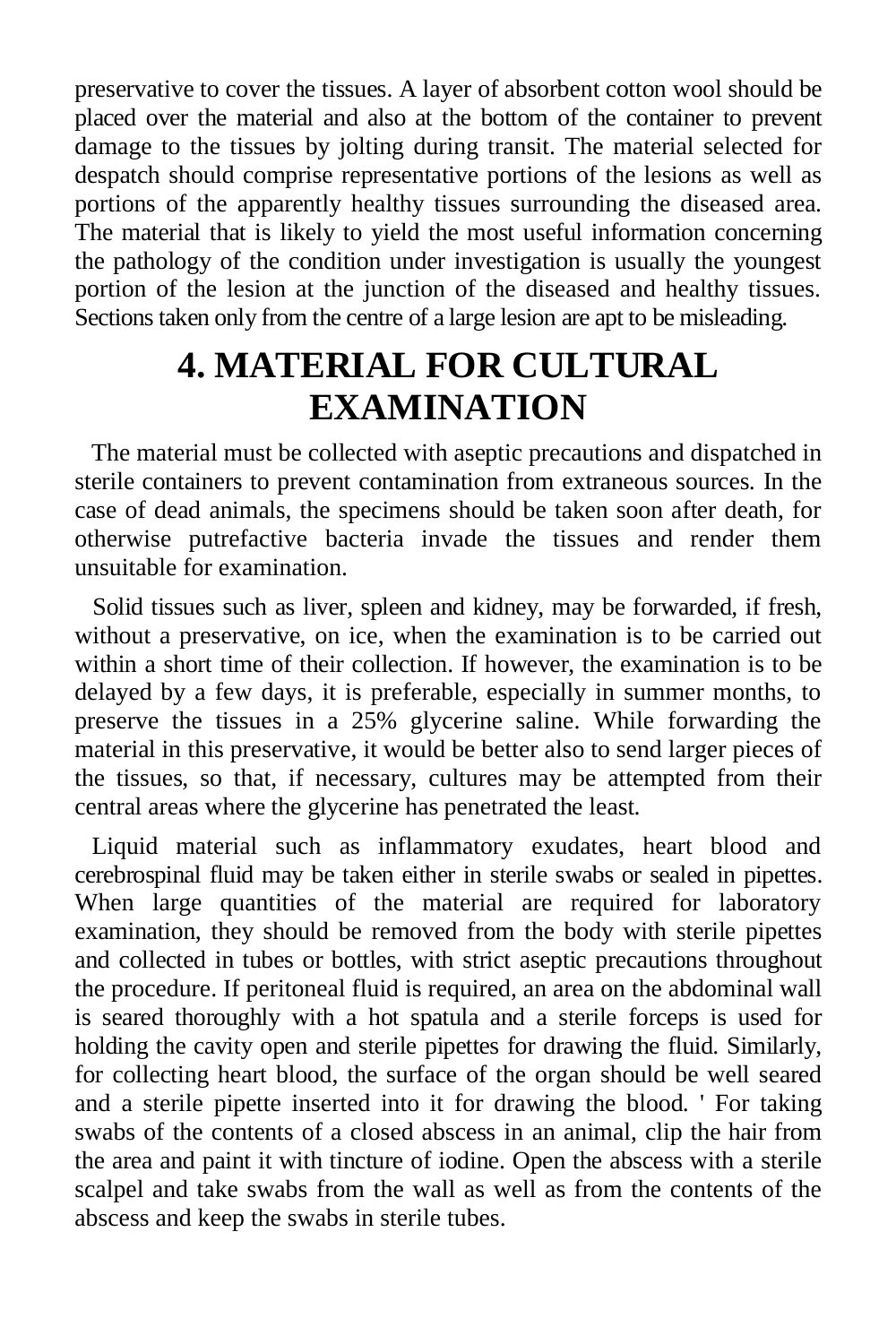To collect wound discharge, the wound should be thoroughly cleaned with warm water and soap, and sterile non-antiseptic cotton wool or gauze dressing applied. The material should be collected after about 24 hours by inserting a sterile swab underneath the dressing. This is usually done in living animals.

# **5. VIRUS MATERIAL**

Virus material for examination may be forwarded in 50% glycerol saline, or preferably in a medium containing equal parts of pure glycerol and  $M/25$ buffered phosphate. As the viruses are generally short-lived, it is particularly important that the material should reach the laboratory in the shortest possible time after collection, preferably over ice in a thermos flask.

#### **Preparation of 50% glycerol in phosphate-buffered saline (PBS) pH 7.5**

1. Put the following chemicals in a flask

| <b>NaCl</b>           | 8.00 g   |
|-----------------------|----------|
| KC <sub>1</sub>       | $0.20$ g |
| $KH_2PO_4$            | 0.12g    |
| $Na2HPO4$ (anhydrous) | $0.91$ g |

- 2. Add distilled water to 1,000 ml
- 3. The PBS solution may be sterilised by autoclaving at 8-kg pressure for 35 minutes.
- 4. Add equal quantities of PBS and glycerol. The glycerol should be of analytical reagent grade and neutral. Prior to its being added to PBS, it should be autoclaved at 5-kg pressure for 10 minutes.

Scabs from pock diseases may be forwarded in a dry specimen tube without the addition of preservative.

# **6. PARASITIC MATERIAL**

Specimens of Insects, Ticks and Free living Mites

Winged specimens should be killed with chloroform in a cyanide-killing bottle and pinned in entomological store-boxes or on the under side of the cork inside a specimen tube. Specimens of ticks, mites, eggs and larvae of insects may be sent in 70% alcohol. However, in case ticks and mites are engorged with blood, the abdomen may be punctured with a needle and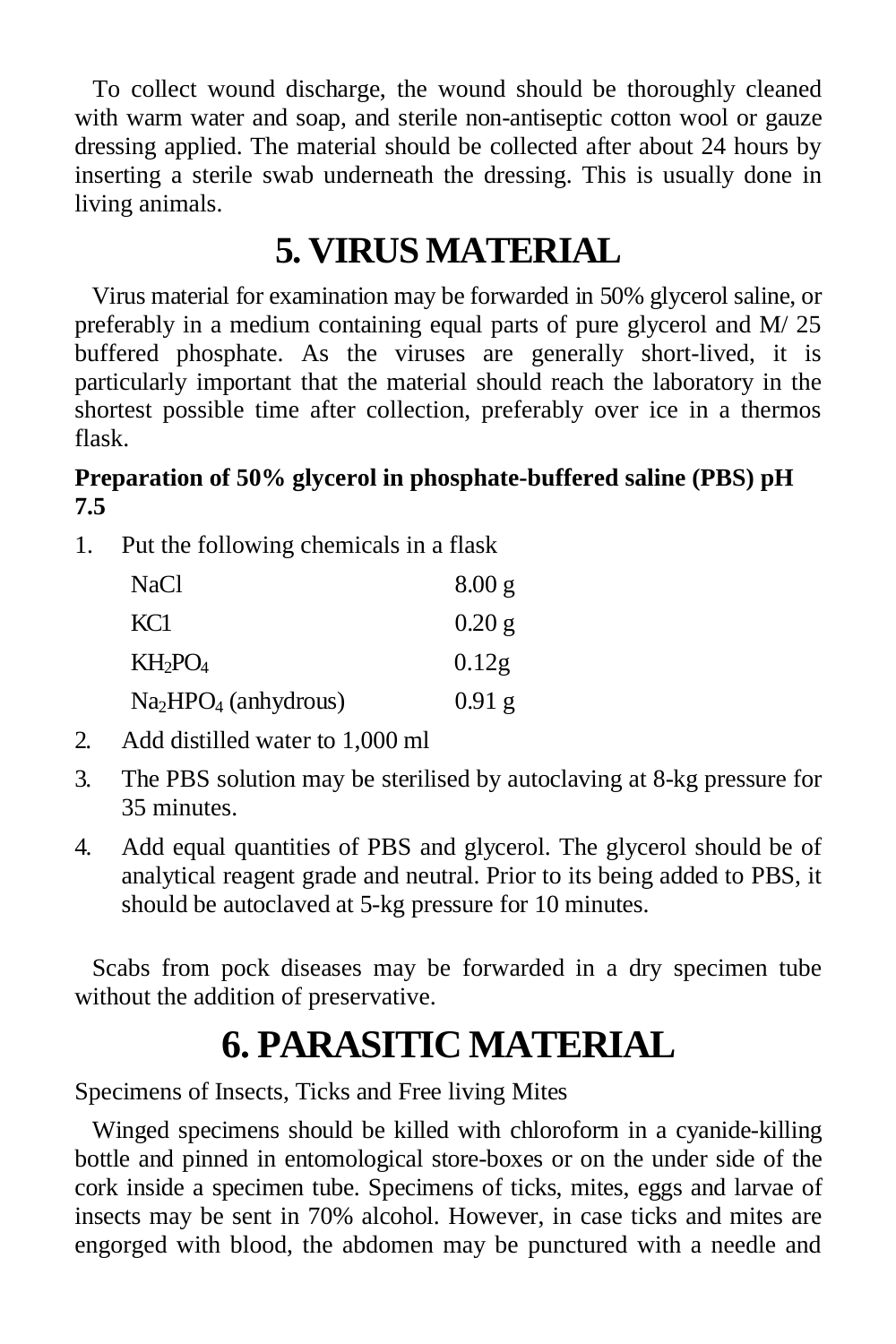the parasite boiled in 10% sodium hydroxide to remove the blood and soft tissues.

## **Mange Mites**

Scrapings from mangy skin should be forwarded in dry containers sealed properly to prevent mites from crawling out. The following procedure is recommended for collection of mange scrapings:

- 1. Select an area where the skin lesions are most marked. In cases of very light infection, the area where the animal likes being scratched is likely to yield the most suitable material for examination.
- 2. Clip the hair from the selected area and moisten it with 10% solution of caustic potash or even plain water.
- 3. Scrape the area with a blunt knife. A sharp scalpel should not be used, for it may cut the skin.
- 4. Collect all loose scabs, scurf, hair etc. in a large test-tube. The scraping should be continued until blood oozes from the scraped area as it is only when this stage is reached that the area is likely to yield samples of the different forms of mites harboured by it. Each time a little quantity of blood collects on the scalpel, lightly scrape an adjacent area with it to cover up the blood with scurf and loose hair.
- 5. Wipe the scalpel against the inner rim of the tube and then detach the adherent mass with the knife to make it drop down into the tube. The blood will thus be prevented from adhering to the knife or to the mouth of the tube.
- 6. Scrapings at least sufficient in quantity to cover a rupee coin should be collected from all cases suspected for mange. Negative findings are sometimes due to insufficient or only superficial scrapings having been examined for the presence of mites.

### **Helminths**

The alimentary canal is best examined for the presence of helminths by mixing the contents of its different parts with water; allowing it to stand for 10-25 minutes, decanting away the supernatant fluid and making a careful search for the parasites in the sediment. For examination of liver and lungs, give these organs several cuts and squeeze the tissue in a basin of water to liberate the parasites, if any. The parasites may then be picked up with a pair of fine forceps. The subsequent procedure should be as follows:

- 1. After collection, wash the parasites quickly in 0.9% saline.
- 2. For fixing, transfer to steaming 5% formalin, not less than 10 times the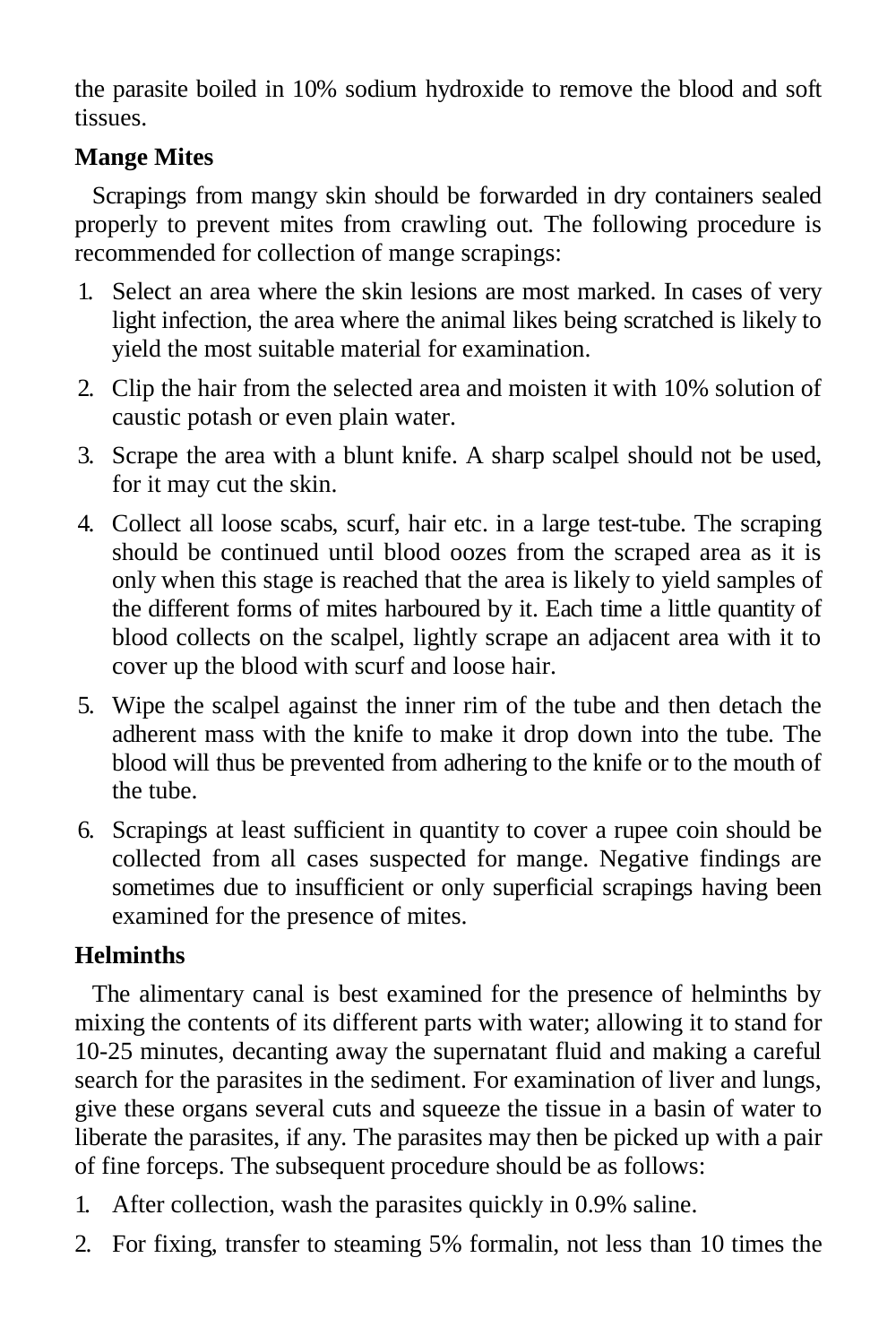quantity of the parasites. Glycerol may be added at the rate of 5% for keeping the worms soft.

3. Transfer after 24 hours to a smaller quantity of the fixing fluid or 70% ethyl alcohol for despatch.

For preservation of faeces containing helminths, the faecal matter, if not already thin, may be brought to the consistency of porridge by the addition of water. Bring it to boil and add 10 times its volume of 5% formalin. Mix well and let it stand. Decant off the supernatant fluid and preserve the sediment in cold 5% formalin.

Filarioid worms are very liable to burst and as such should be placed immediately in a 10% solution of formalin without washing in saline, unless they are soiled with blood.

It is difficult to remove nematode larvae or small adult nematodes which are in tissues. However, by placing the tissues in a dish of warm physiological saline, one can usually get those freed. The cestodes should be collected along with their heads as this would be of great help in proper identification. In case the heads are attached to the intestinal wall, a piece of the intestine should be cut and placed into a dish of warm water at about 400C. The worms usually die fully extended in about an hour and the heads get free. If not, these might be dissected out.

# **DIRECTIONS FOR DESPATCHING PATHOLOGICAL MATERIAL BY POST**

Postal regulations for despatch of pathological material should be strictly observed. The mouths of containers should be well sealed with molten paraffin wax, after securing the stoppers properly on to them with strong twine. Bottles or tubes containing dry material may be closed tightly with cotton-wool plug and the mouths then paraffined.

All containers should be properly labelled, wrapped in packing paper and packed in sufficient quantity of some absorbent material such as sawdust or cotton wool. The packing should be such as to prevent any possibility of the containers rocking in transit and also to provide for the complete absorption of fluids by the packing material in the event of breakage. All parcels should be conspicuously marked with waterproof marking pen **'Fragile**—**With Care'** and bear the words **'Pathological Specimen'.**

A packing note should invariably be enclosed in each parcel to indicate the nature of the specimen and the examination required, and should also give the name and address of the sender. The outer wrapper of the packing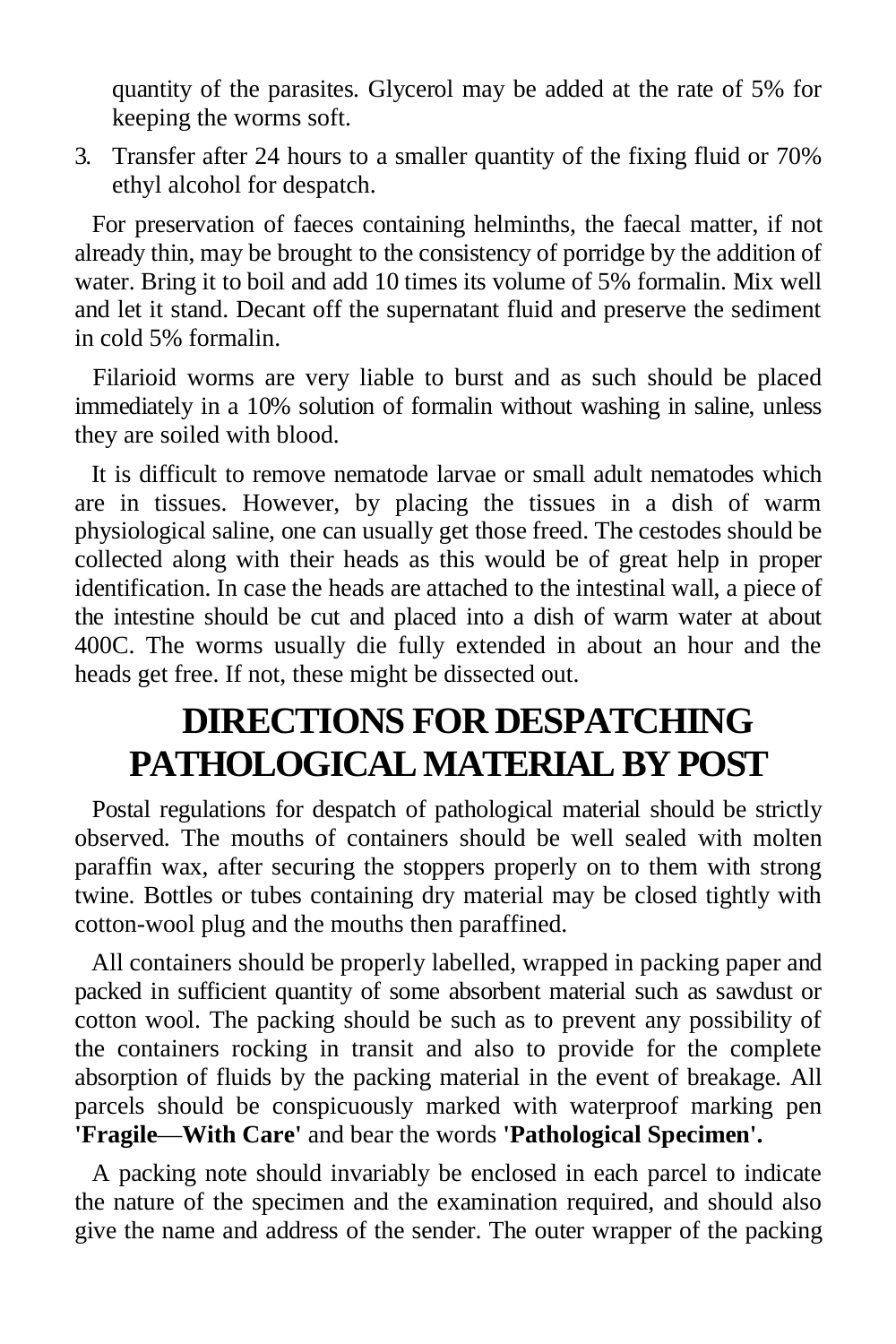should bear a note of caution when the specimen is one of infectious material.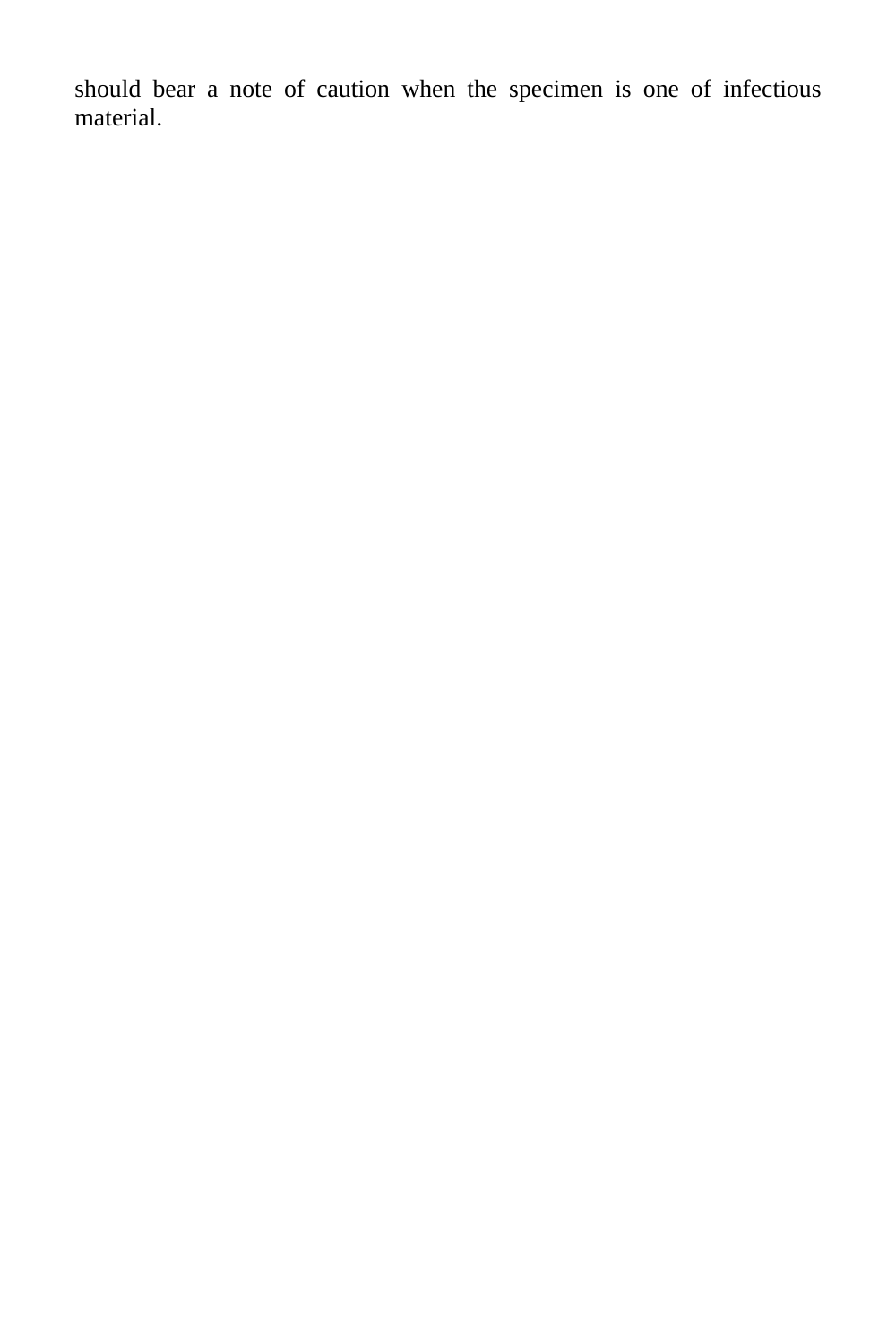# **Chapter-4 COLLECTION AND PRESERVATION OF MATERIAL FOR TOXICOLOGICAL EXAMINATION**

#### **Some points to remember**

- 1. A successful toxicological examination requires appropriate specimens and a thorough history, including clinical signs, treatment, necropsy findings and circumstances involved. If a known poison is suspected, a specific analysis should always be requested.
- 2. In all vetero-legal cases, an accurate record of all the persons keeping the custody of the material from the time of collection of sample till the final analysis in the laboratory should be maintained.
- 3. If feed or water is suspected as the source of poisoning, samples of these and any descriptive feed tag should accompany the tissue specimen. A representative feed sample should be submitted from the lot involved in the poisoning.
- 4. Specimens should be packed individually. Containers must be labelled with all information necessary to identify the specimen, and if mailed, must confirm to postal regulations.
- 5. Specimen should be packed in glass or plastic to prevent contamination by lead in soldered joints of cans. Metal tops on jars should also be separated from the tissue by a layer of plastic or other impervious materials.
- 6. No preservative should be added except in the case of nitrate poisoning. If a preservative is necessary because of distance from the laboratory, packing in dry ice or ethyl alcohol (l ml/g of tissue) is advisable. But in the latter case, a specimen of the alcohol should also be sent. Ingesta and tissue should be kept separate, as diffusion is likely to occur between the two.
- 7. The preservation of materials is done in 50% of ethanol (l ml/g/tissue). Tissues and fluids for analysis should be as fresh as possible, kept in refrigerator or preserved chemically. Packing with ice is preferred. Adequate refrigeration is of special importance when submitting body fluids and materials for nitrate analysis, as these salts are rapidly metabolised by micro-organisms and only low or insignificant levels may be found on analysis. Refrigeration prevents microbial growth and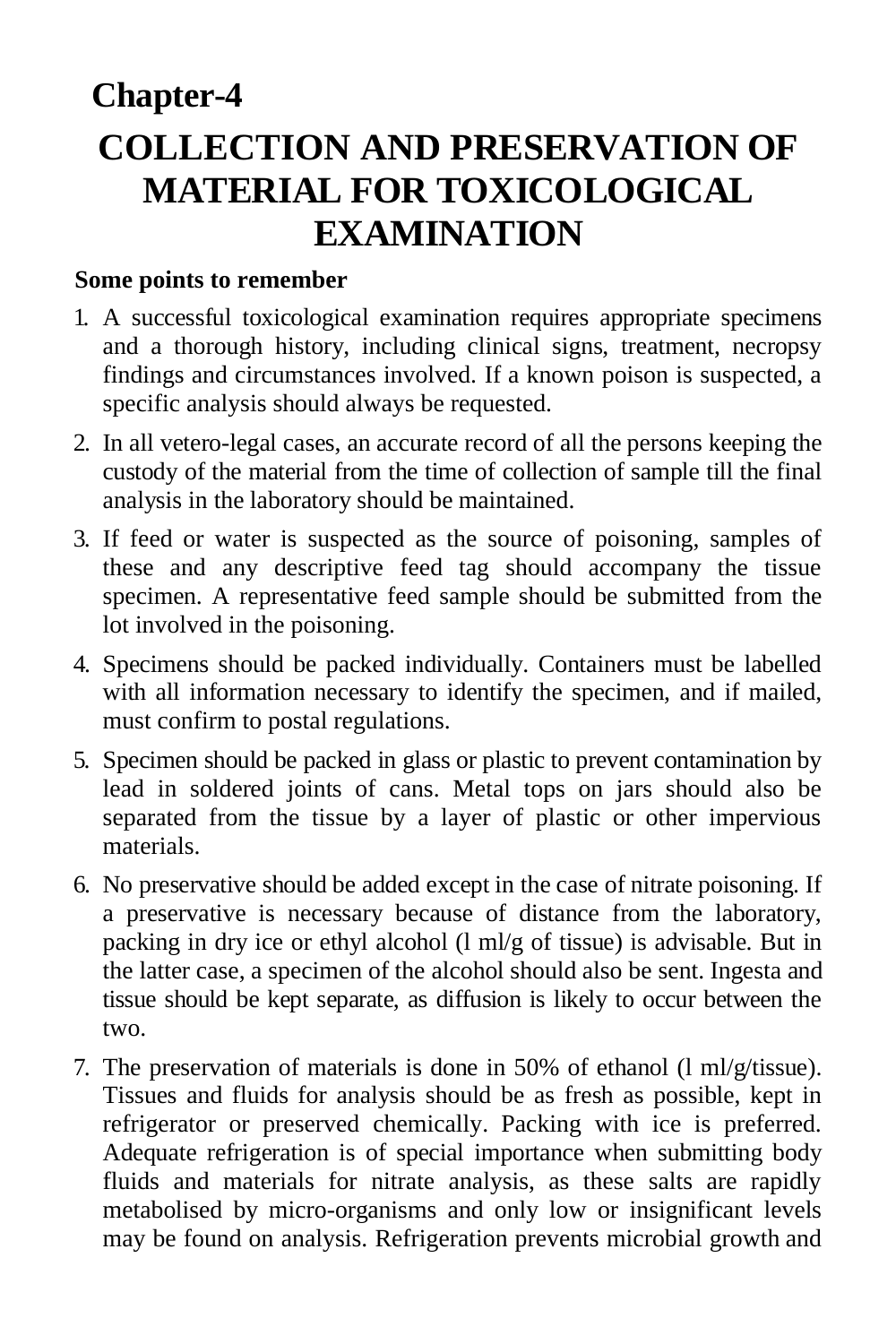helps to ensure that the salts are preserved.

- 8. In some case, if an adequate amount of involved feed is available, some of it may be fed to experimental animals in an effort to produce the signs and lesion observed in the field cases.
- 9. Samples for toxicological examination should not be washed during collection as washing may lead to the dilution of the incriminating toxic material.

### **Materials for detection of poisons**

- Materials to be collected in suspected cases of poisoning are as follows:
- (a) 1000-1500 g of stomach contents and stomach walls
- (b) 1000-1500 g of intestinal contents
- (c)  $1000-1500$  g of liver (d) $1000g$  of spleen
- (e) Urine-1 litre in a separate bottle and put thymol as a preservative
- (f) Kidney-one
- In survival cases, the following materials may be sent for analysis: stomach wash, stomach contents, vomitus, blood, urine, faeces, water and feed.
- Where the poison is suspected to be consumed by inhalation, parts of small intestine with its contents, liver, one kidney, lung, heart and brain tissues must also be sent.
- Uterus and foetus may also be useful in suspected cases of abortion.
- Burnt bones ashes should be preserved for analysis, if dead body has been cremated. The skeleton or the remnant bones are important materials for analysis in cases of exhumed bodies where no visceral tissues are available for toxicological examination.

**(Note:** Please also refer to Appendix-II for further details).

### **Containers for preservation of materials**

Wide-mouthed glass bottles of about 2-litre capacity having airtight stoppers should be used for visceral tissues. These bottles should be numbered and labelled properly which should mention about the details of the case, nature of the contents preserved, place and date of preservation etc., and should bear the signature of the veterinarian.

### **Preservation of tissues**

The tissues are taken into the container and sufficient alcohol is added so that whole tissues are dipped into the solution.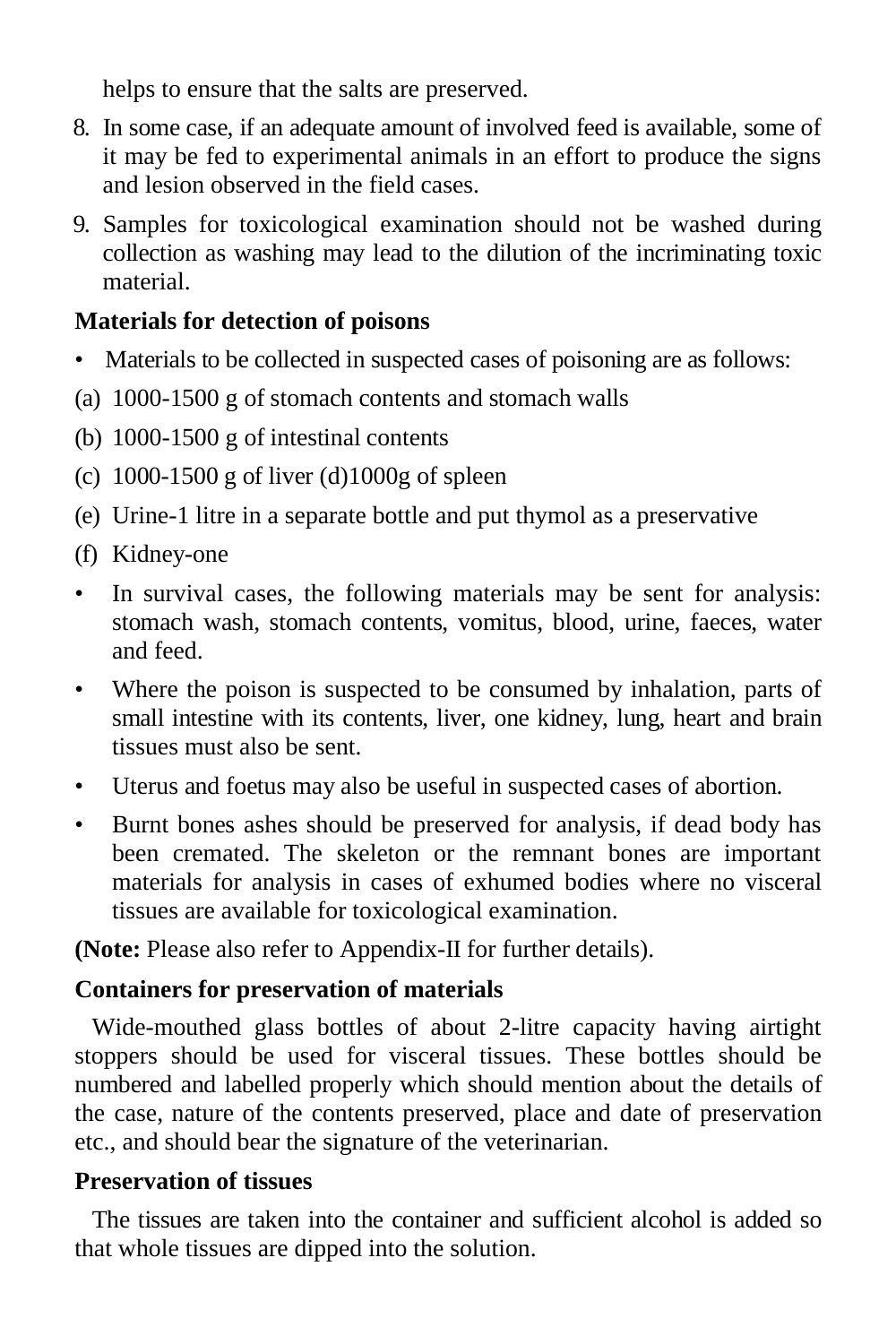Tissues are also preserved in saturated sodium chloride solution (some excess quantity of undissolved salt should remain at the bottom). Solid common salt may also be used for preservation of the post-mortem tissues. The tissues are taken into the container and sufficient quantity of common salt is added to it. The tissues are immersed well with the salt. Some salt should remain at the bottom of the container and over the tissues.

A sample of alcohol or saturated solution of common salt used for preservation must also be sent in separate glass bottles for analysis to exclude the presence of any poison in it.

#### **Preservation of blood sample**

The following preservation may be used for preservation of blood sample:

- 1. Sodium fluoride 20 mg/ml of blood
- 2. Solution containing 10 g of sodium citrate and 200 mg of mercuric chloride dissolved in 100 ml of distilled water. One drop of this solution is sufficient for each ml of blood. The appropriate amount of fluid is taken into the clean dry glass bottle; the fluid is dried so that the salt remains sticking in the bottle. Then bottles are cooled at room temperature and the sample of blood to be preserved is taken into these bottles.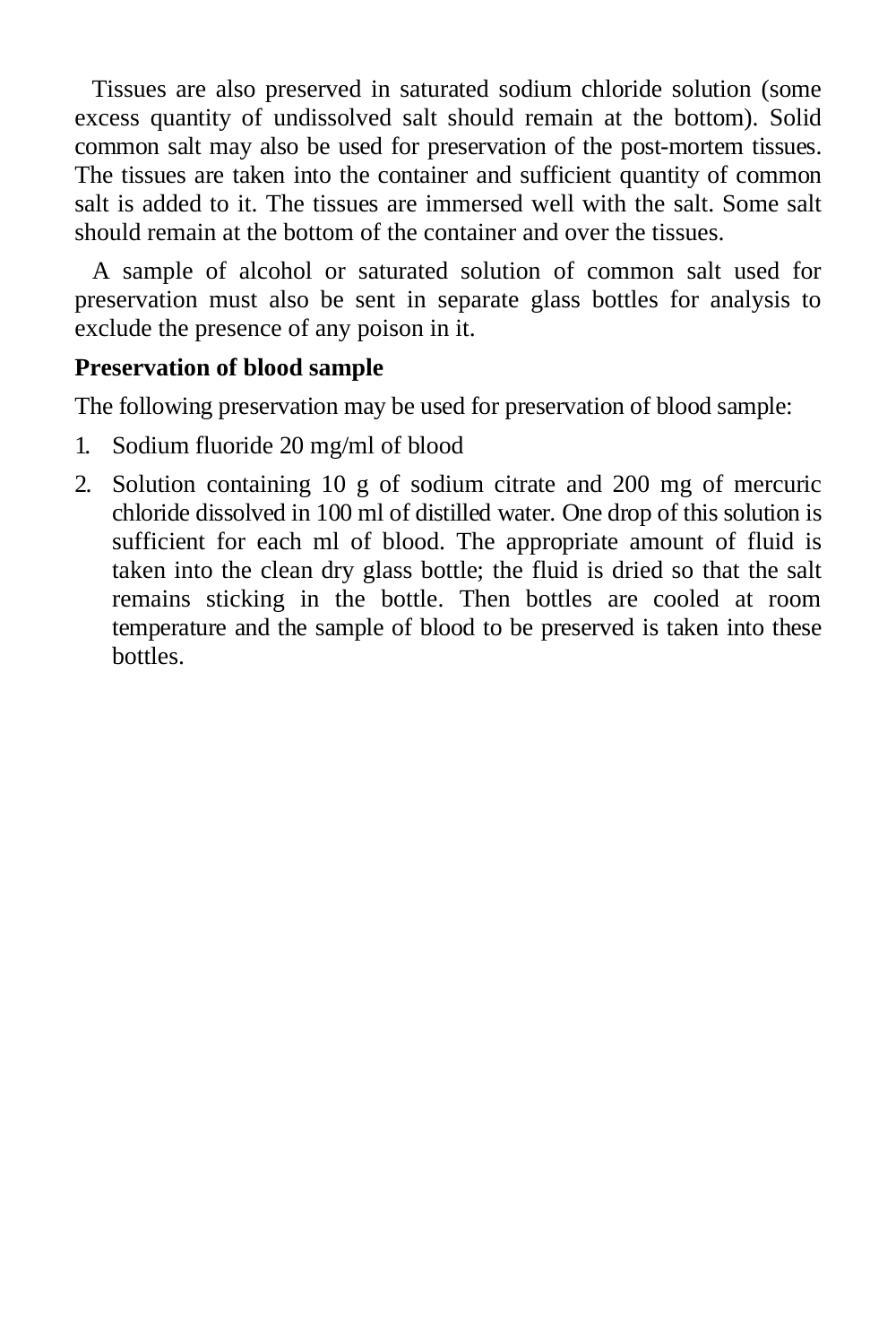# **Appendix-I**

# **CHECK LIST FOR FIXED TISSUES\***

All tissues listed below should be preserved in 10% buffered formalin (one part by volume of tissues to 10 parts by volume of fixative). Tissuesamples should not be thicker than 0.5 cm. A sample of all lesions seen and of all listed tissues should be included.

## **Tissues**

Salivary glands Oral and pharyngeal mucosae Tonsil Tongue (cut across tip) Trachea Lungs (specimens from several lobes) Thyroid and parathyroid glands All major lymph nodes (sectioned to one-cm cube) Thymus Heart (sections from auricles, ventricles and valves) Liver (3 representative specimens and duct) **Spleen** (representative cross section with capsule) **Oesophagus** (representative section - 3 cm) **Stomach** (several specimens from all areas) **Intestines** (3 cm representative specimen from each region) **Omentum** (specimen of 3 cm) **Adrenal glands** (if possible whole incised or cut in half) **Kidney** (one- cm cube cortex and medulla of each kidney] **Urinary bladder** (ureters, urethra, cross section of bladder including mucosa; 3-cm sections of ureters and urethra) **Uterus and Ovaries** (if possible complete with ovaries, incise horns to allow entry of fixatives) being too big representative samples of cervix.

uterine wall and ovaries cut transversely **Testes** (0.5 cm cube section of each with capsule)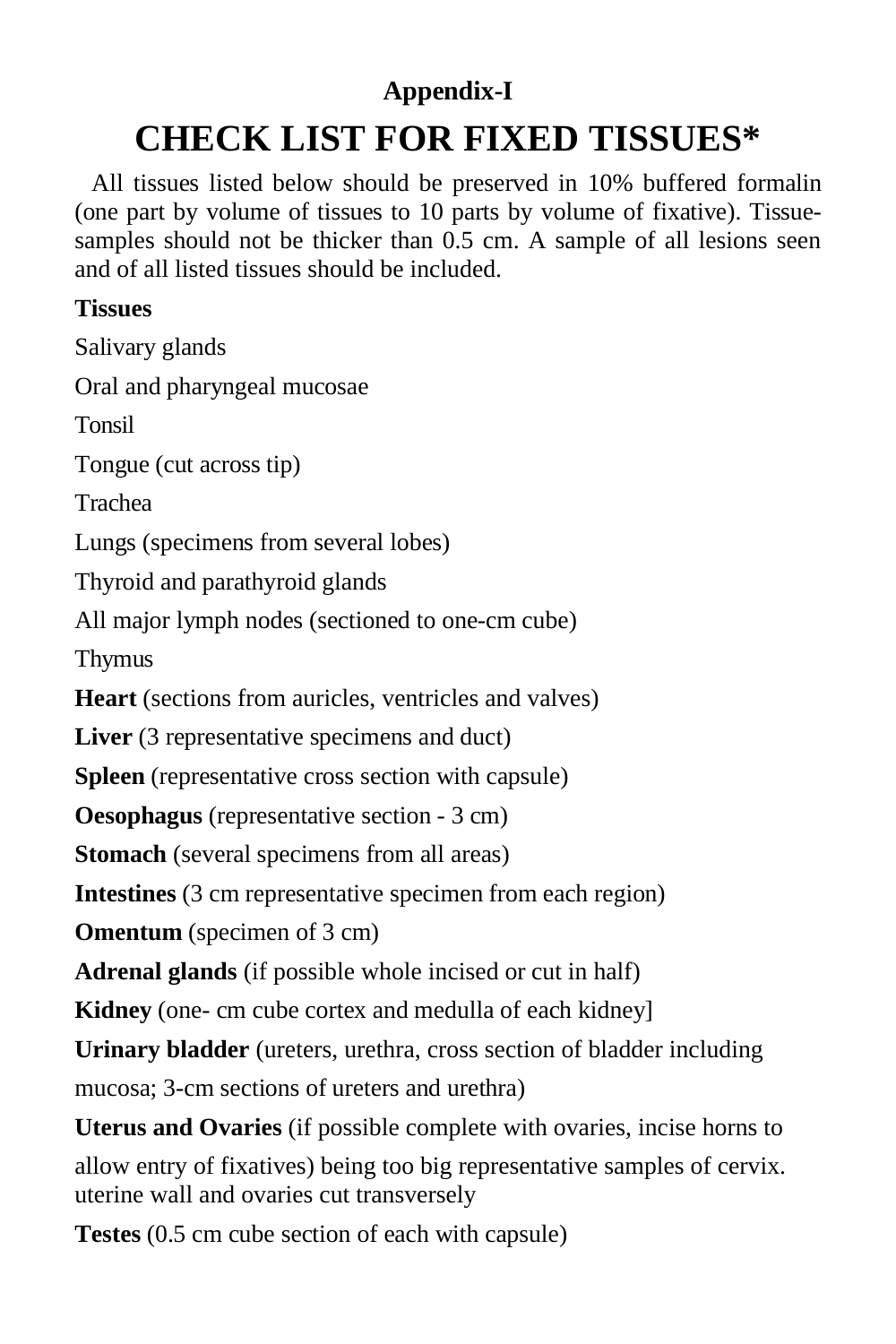**Epididymis** (representative sample) **Prostrate gland** (representative one- cm cube) **Eyes** (whole eye, incise sclera to allow entry of fixative) **Brain** (cut in half and part preserved in formalin and the other preserved for virology and toxicology) **Spinal cord** (sections from cervical, thoracic and lumbar) **Diaphragm and skeletal muscles** (representative samples) **Bones** (sections sawn) **Skin** (sections of abdomen, lip and ear pinna) **Neonates** (umbilical stump and surrounding tissue)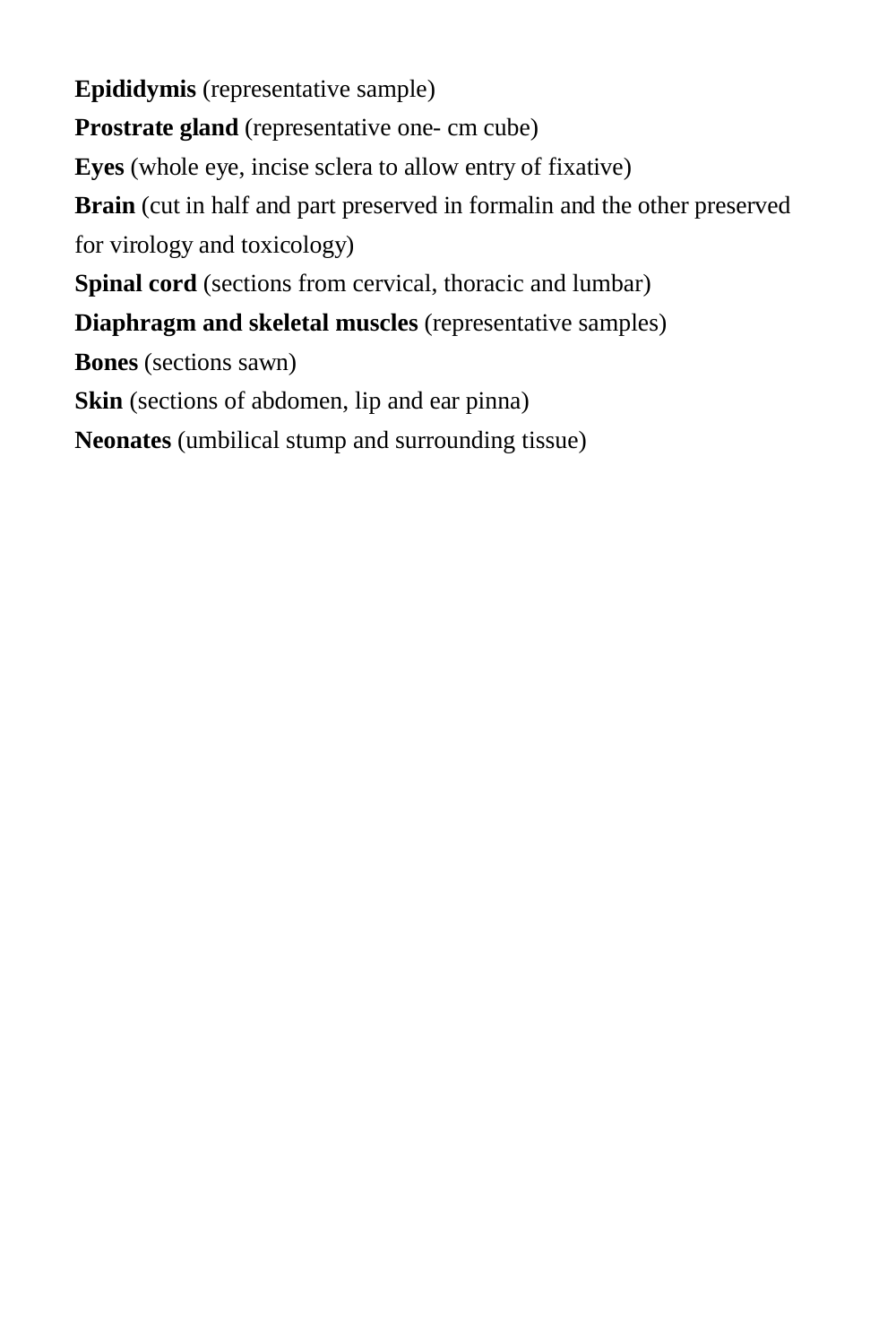# **Appendix-II**

# **GUIDELINE FOR SUBMITTING SPECIMENS FOR TOXICOLOGICAL EXAMINATION \***

| <b>Suspected</b><br><b>Xenobiotic for</b><br><b>Analysis</b> | <b>Specimen</b><br><b>Required</b>                        | <b>Amount</b><br><b>Required</b>                               | <b>Remarks</b>                                                                  |
|--------------------------------------------------------------|-----------------------------------------------------------|----------------------------------------------------------------|---------------------------------------------------------------------------------|
| Ammonia/Urea                                                 | Whole Blood or<br>Serum<br>Urine<br>Rumen contents        | 5 ml.<br>5 ml.<br>$100$ g.                                     | Frozen or may add 1-2<br>drops of saturated<br>mercuric chloride*               |
| Arsenic                                                      | Liver, Kidney<br>Whole Blood<br>Urine<br>Ingesta<br>Feed  | $100$ g.<br>15 ml.<br>50 ml.<br>$100 \text{ g}$ .<br>$1-2$ kg. |                                                                                 |
| Chlorinated<br>Hydrocarbons                                  | Cerebrum,<br>Ingesta<br>Fat<br>Liver, Kidney              | 100 g.                                                         | Use only glass<br>containers. Avoid<br>aluminium foil for<br>wrapping specimen. |
| Copper                                                       | Kidney, Liver<br>Serum<br>Whole Blood<br>Feed<br>Faeces   | $100$ g.<br>$2-5$ ml.<br>10 ml.<br>$1-2$ kg.<br>100g.          |                                                                                 |
| Cyanide                                                      | Forage<br><b>Whole Blood</b><br>Liver                     | $1-2$ kg;<br>$10 \text{ ml}$ .<br>$100$ g.                     | Rush sample to<br>laboratory. Frozen in<br>airtight container.                  |
| Fluoride                                                     | Bone<br>Water<br>Forage<br>Urine                          | 20 g.<br>$100$ ml.<br>100 g.<br>50 ml.                         | Ideal sample will be the<br>lesion seen in teeth and<br>done.                   |
| Herbicides                                                   | <b>Treated</b> weeds<br>Urine<br>Ingesta<br>Liver, Kidney | $1-2$ kg.<br>$50$ ml.<br>500 g.<br>$100$ g.                    |                                                                                 |
| Lead, Mercury                                                | Kidney<br><b>Whole Blood</b><br>Liver<br>Urine            | 100g.<br>10 ml.<br>$100$ g.<br>15 ml.                          | Heparinized, do not use<br><b>EDTA</b>                                          |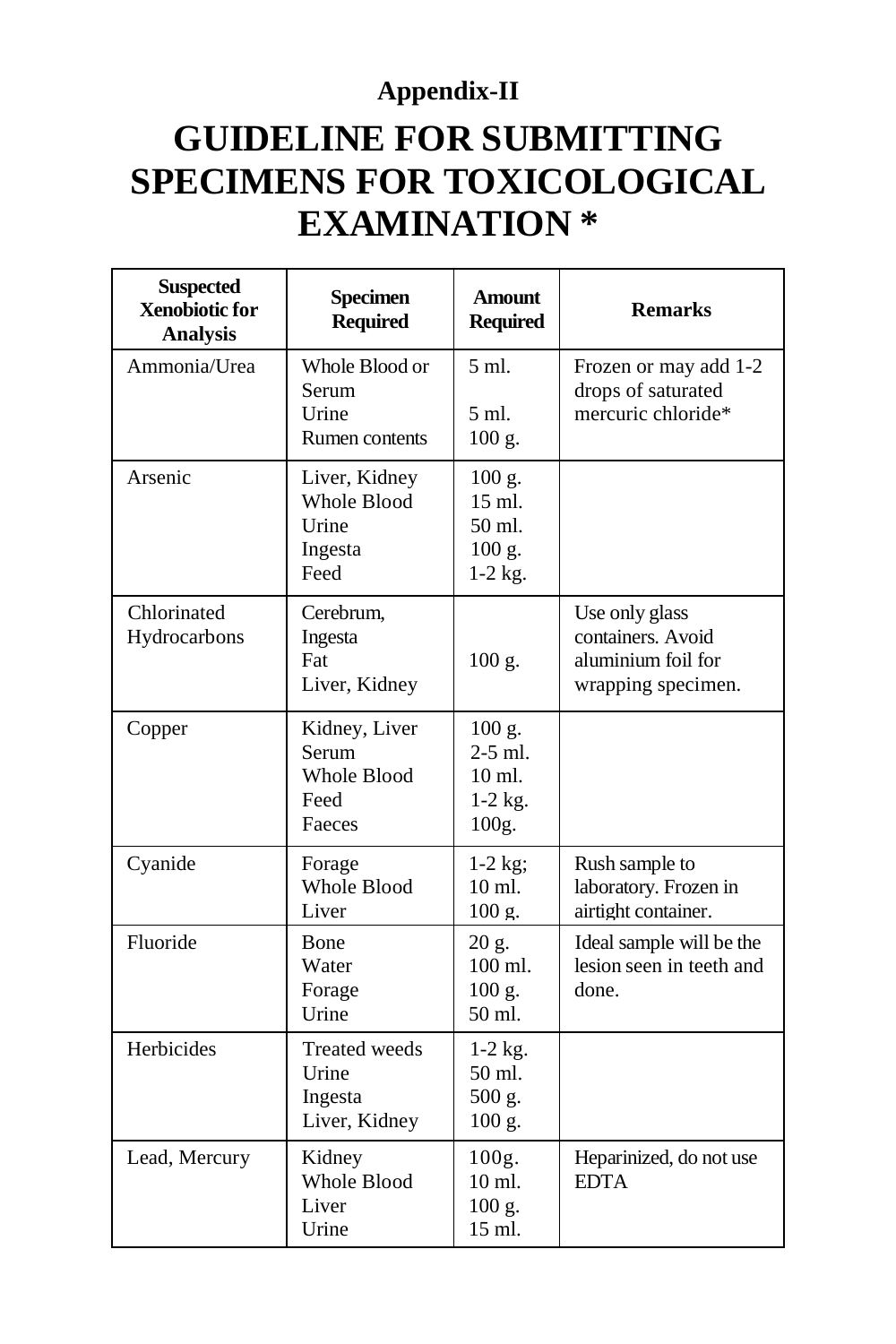| Mycotoxins                           | Brain, Forages,<br>Liver, Kidney     | $100$ g.                                           | Airtight container,<br>plastic bag. For dry |
|--------------------------------------|--------------------------------------|----------------------------------------------------|---------------------------------------------|
| Nitrate                              | Forage<br>Water<br>Body fluids       | $1-2$ kg.<br>$100$ ml.<br>10-20 ml.                |                                             |
| Organophosphates<br>Organocarbonates | Feed<br>Ingesta<br>Liver<br>Urine    | 100g.<br>$100$ g.<br>$100$ g.<br>$50$ ml.          |                                             |
| Oxalates                             | Fresh forage<br>Kidney               | 100 g.<br>100 g.                                   | Fixed in formalin                           |
| Sodium (NaCI)                        | <b>Brain</b><br>Serum<br>CSF<br>Feed | $100$ g.<br>$2 \text{ ml}$ .<br>1 ml.<br>$1-2$ kg. |                                             |
| Zinc phosphide                       | Liver, Kidney,<br>Gastric content    | 100 g.                                             |                                             |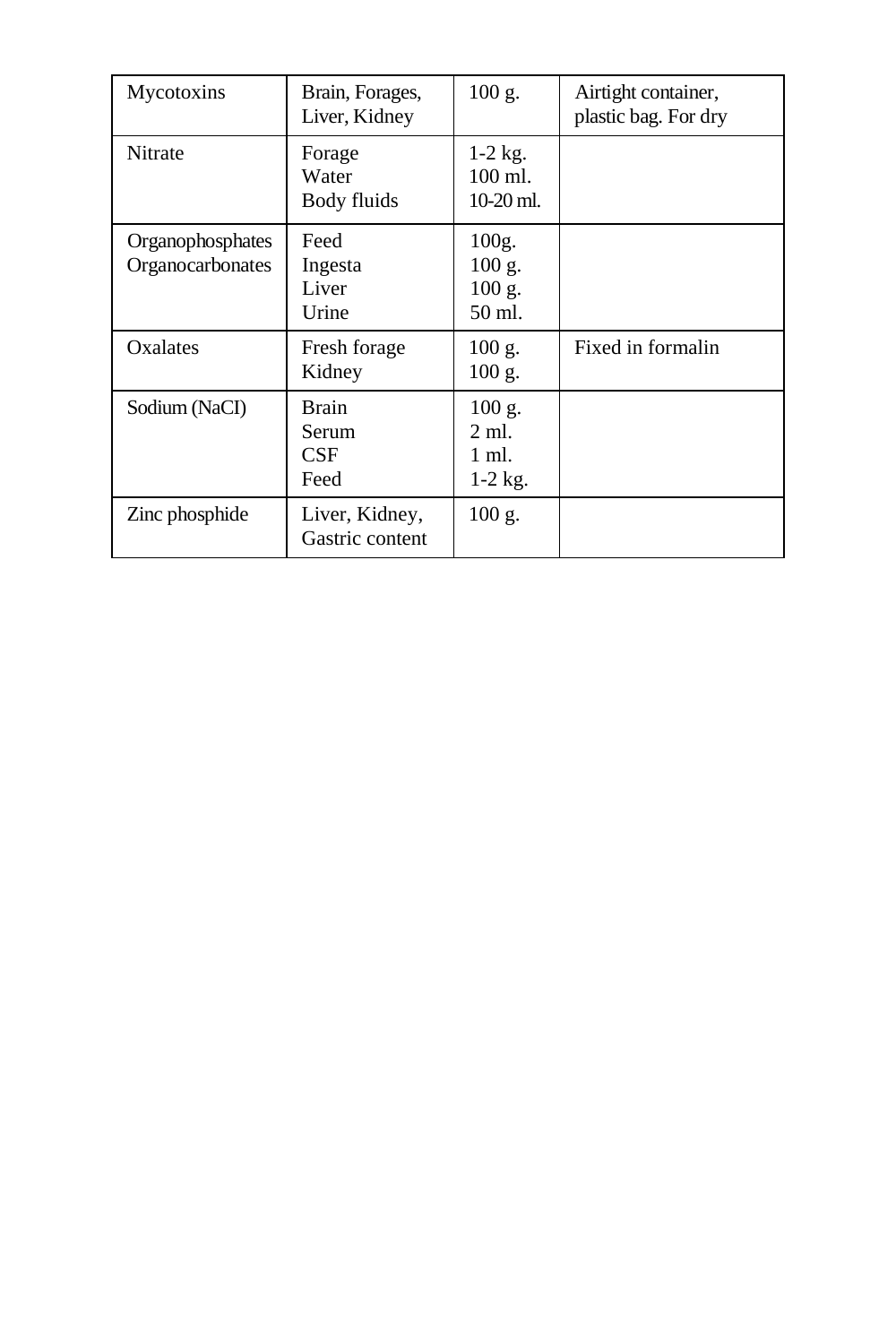# **Appendix-Ill ESTIMATING THE AGE OF ELEPHANTS**

| <b>Molar</b>                | Appearance at age | <b>Replacement age</b> |
|-----------------------------|-------------------|------------------------|
| 1                           | 4 months          | 2-2 % years            |
| $\mathcal{D}_{\mathcal{L}}$ | 6 months          | 6 years                |
| 3                           | 3 years           | 9 years                |
| 4                           | 6 years           | 25 years               |
| 5                           | 20 years          | 45-50 years            |
| 6                           | 40 years          | Lasts up to 80 years   |

#### **NUMBER OF LAMELLAE PER TOOTH\***

| <b>Sequential number</b><br>of tooth |                                     | <b>Asian Elephant African Elephant</b> |
|--------------------------------------|-------------------------------------|----------------------------------------|
|                                      | Maxillary teeth<br>Mandibular teeth |                                        |
| $\mathbf{1}$                         | $\frac{4-5}{5}$                     | $\frac{3-5}{3-5}$                      |
| $\mathbf{I}$                         | $\frac{7-8}{6-9}$                   | $\frac{5-8}{5-8}$                      |
| III                                  | $11 - 15$<br>$11 - 14$              | $7 - 10$<br>$7 - 10$                   |
| IV                                   | $14 - 17$<br>$14 - 17$              | $6-10$<br>$6 - 10$                     |
| V                                    | $17 - 21$<br>$16 - 21$              | $7 - 12$<br>$7 - 12$                   |
| VI                                   | <u>20-26</u><br>21-29               | $8 - 14$<br>$8 - 14$                   |

Before the eruption as well as in the embryonic stage, the plates are loose and can be separated.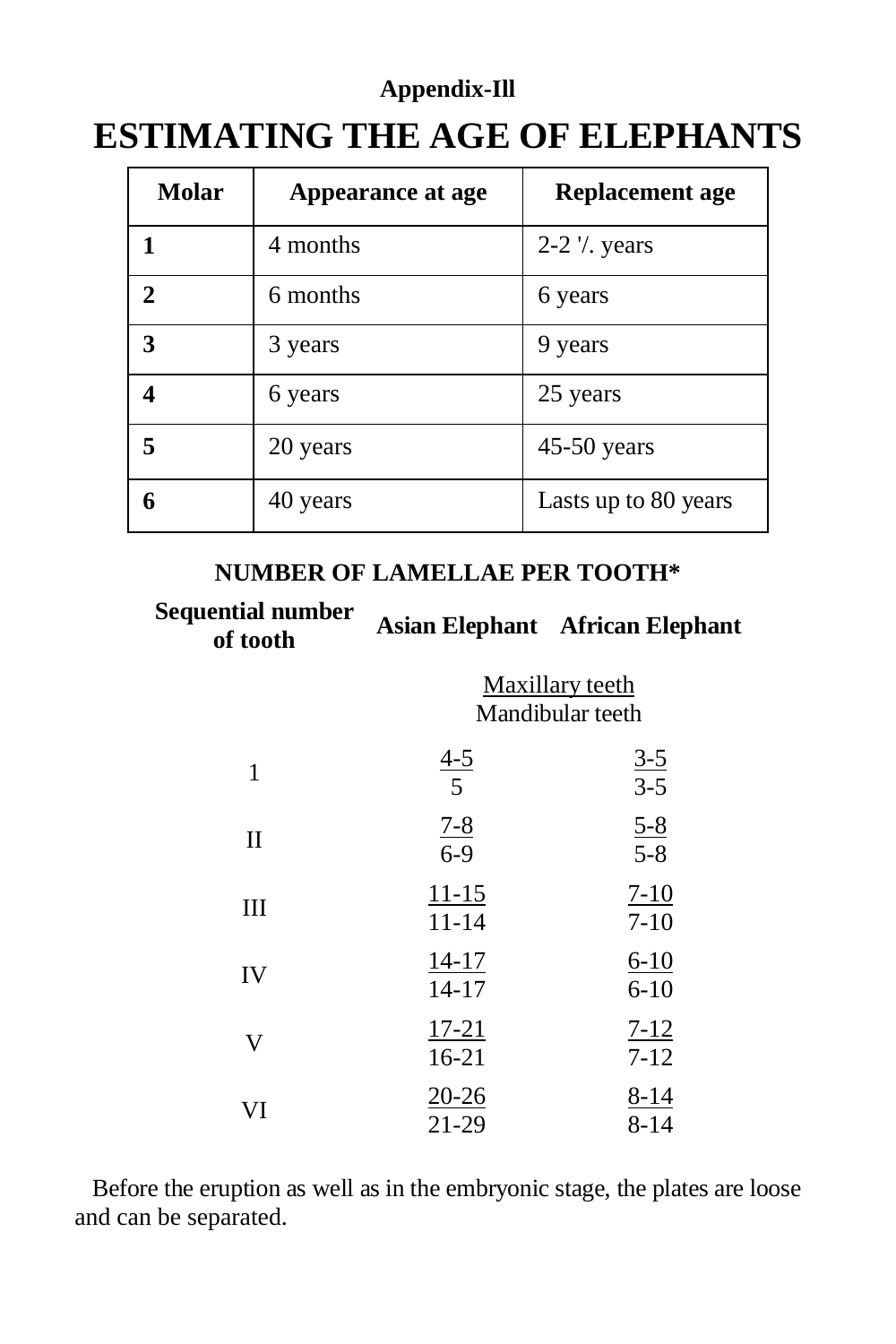# **Appendix-IV METAL DETECTOR\***

#### **Deep Search Metal Detector**

Deep Search Model is used for detecting ferrous & non-ferrous metal underground. It also has applications in Engineering, such as mining geology and surveying. It is also ideal for forensic use.

Sensing distance up to 1 meter.

Audio-visual indication.

Large search head-280mm diameter.